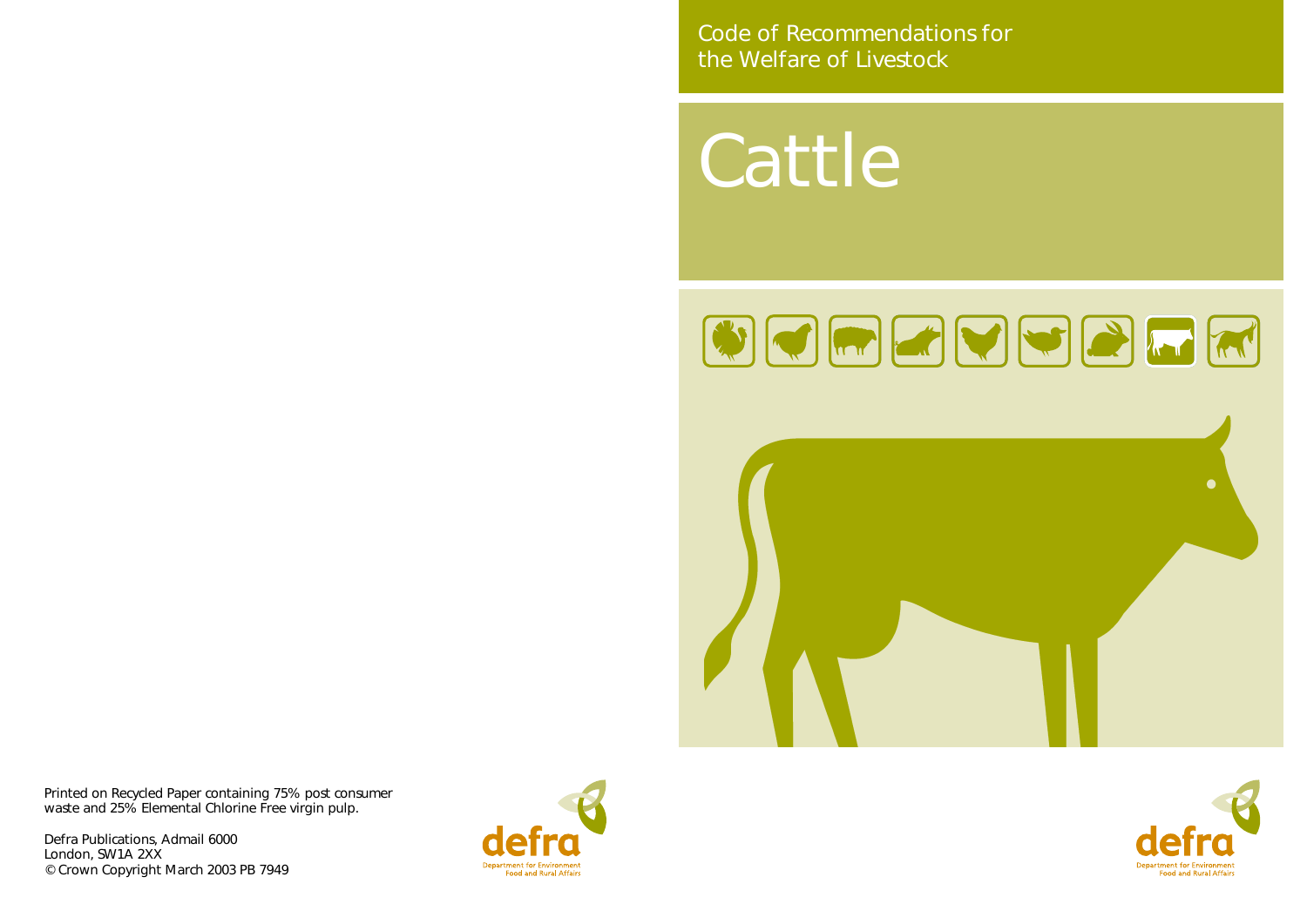# Code of Recommendations for the Welfare of Livestock: Cattle

#### **Note**

After consultation, this code (which consists of paragraphs 1-150) has been put before both Houses of Parliament for authority to issue it under Section 3 of the Agriculture (Miscellaneous Provisions) Act 1968.

This Section allows 'the Ministers' to produce codes of recommendations for the welfare of livestock, and to issue such codes once they have been approved in draft by both Houses of Parliament. However, the original definition of 'the Ministers' (see Section 50 of the 1968 Act) has been changed to reflect devolution for Scotland and Wales and the creation of the Department for Environment, Food and Rural Affairs. In England, the powers of 'the Ministers' were first transferred to the Minister of Agriculture, Fisheries and Food by the Transfer of Functions (Agriculture and Food) Order 1999 (S.I. 1999/3141) and then transferred to the Secretary of State by the Ministry of Agriculture, Fisheries and Food (Dissolution) Order 2002 (S.I. 2002/794).

In Scotland, the powers of 'the Ministers' had previously been transferred to the Scottish Ministers by Section 53 of the Scotland Act 1998 (1998 c.46) and, in Wales, the powers of 'the Ministers' had previously been transferred to the National Assembly for Wales by article 2(a) of the National Assembly for Wales (Transfer of Functions) Order 1999 (S.I. 1999/672).

Any reference in this code to advisory publications is for information only and does not form part of this code.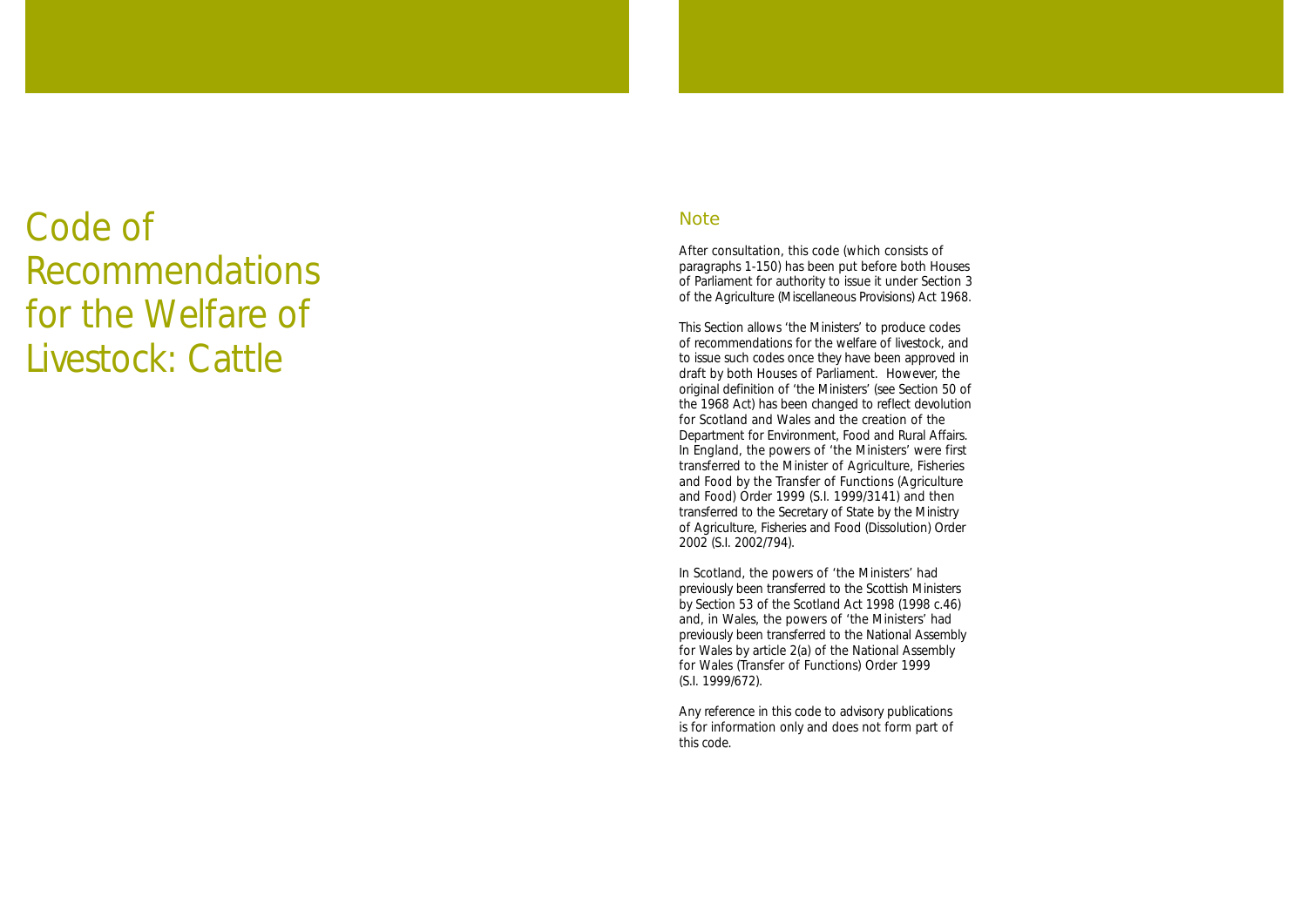| Page                                                     | Paragraphs                                                                              |
|----------------------------------------------------------|-----------------------------------------------------------------------------------------|
| 24                                                       | 87-89                                                                                   |
|                                                          |                                                                                         |
| 25                                                       | 90-97                                                                                   |
| 26<br>26<br>26<br>26<br>26<br>28<br>30<br>30<br>30<br>31 | 98-120<br>98<br>99-101<br>102<br>103-110<br>111-113<br>114-115<br>116<br>117-119<br>120 |
| 32<br>32<br>32<br>32<br>33<br>33<br>34<br>34             | 121-134<br>121-122<br>123<br>124-125<br>126-127<br>128-131<br>132<br>133-134            |
| 35<br>35<br>35<br>36<br>36                               | 135-150<br>135-141<br>142<br>143-149<br>150                                             |

- 
- 
- 
- 
- 

|                                            | Page           | Paragraphs |                                                       | Page | Paragraphs |
|--------------------------------------------|----------------|------------|-------------------------------------------------------|------|------------|
| <b>Preface</b>                             | $\overline{2}$ |            | Fire and other emergency precautions                  | 24   | 87-89      |
| <b>Introduction</b>                        | 5              | $1-6$      | Section 2 - Specific recommendations                  |      |            |
| Section 1 - Recommendations for all cattle |                |            | <b>Pregnancy and calving</b>                          | 25   | 90-97      |
| Stockmanship                               | 6              | $7 - 22$   | <b>Calf rearing</b>                                   | 26   | 98-120     |
| General                                    | 6              | $7 - 10$   | General                                               | 26   | 98         |
| Inspection                                 |                | $11 - 13$  | Inspection                                            | 26   | 99-101     |
| Handling                                   |                | 14-16      | Sick and injured calves                               | 26   | 102        |
| Transport off-farm                         | 8              | 17         | Feed, water and other substances                      | 26   | 103-110    |
| Marking                                    | 9              | 18-21      | Accommodation                                         | 28   | 111-113    |
| Clipping                                   | 9              | 22         | Moving and selling calves                             | 30   | 114-115    |
|                                            |                |            | Castration                                            | 30   | 116        |
| <b>Health</b>                              | 10             | 23-50      | Disbudding and dehorning                              | 30   | 117-119    |
| General                                    | 10             | $23 - 26$  | Supernumerary teats                                   | 31   | 120        |
| Condition scoring                          | 10             | 27         |                                                       |      |            |
| Biosecurity                                | 11             | 28-30      | <b>Breeding animals</b>                               | 32   | 121-134    |
| Lameness                                   | 11             | $31 - 33$  | <b>Breeding</b>                                       | 32   | 121-122    |
| External parasites                         | 11             | 34         | Inspection                                            | 32   | 123        |
| Internal parasites                         | 12             | 35         | Management                                            | 32   | 124-125    |
| Dosing and vaccination equipment           | 12             | 36         | Natural service - bulls                               | 33   | 126-127    |
| Notifiable diseases                        | 12             | 37-38      | Artificial insemination and embryo transfer           | 33   | 128-131    |
| Sick and injured animals                   | 12             | 39-48      | Ultrasound scanning                                   | 34   | 132        |
| Downer animals                             |                | 42-44      | Bull pens                                             | 34   | 133-134    |
|                                            | 13<br>15       | 49-50      |                                                       |      |            |
| Record keeping                             |                |            | <b>Dairy cows</b>                                     | 35   | 135-150    |
| Feed, water and other substances           | 16             | 51-55      | General                                               | 35   | 135-141    |
|                                            |                |            | Mastitis                                              | 35   | 142        |
| <b>Accommodation</b>                       | 17             | 56-77      | Milking                                               | 36   | 143-149    |
| General                                    | 17             | 56-61      | Robotic milkers                                       | 36   | 150        |
| Straw yards                                | 18             | 62-64      |                                                       |      |            |
| Cubicles                                   | 18             | 65-68      | Appendix                                              |      |            |
| Cowsheds                                   | 19             | 69-72      |                                                       |      |            |
| Space allowances                           | 19             | 73         | <b>Useful publications</b>                            | 37   |            |
| Ventilation                                | 19             | 74-76      | A Defra publications related to cattle welfare        | 37   |            |
|                                            |                |            | B Legislation related to cattle welfare               | 38   |            |
| Lighting                                   | 19             | 77         | C Other useful publications related to cattle welfare | 39   |            |
| <b>Equipment</b>                           | 21             | 78         |                                                       |      |            |
|                                            |                |            | <b>Further information</b>                            | 39   |            |
| <b>Management</b>                          | 22             | 79-86      | D Further information on cattle identification        |      |            |
| General                                    | 22             | 79-83      | and cattle movements                                  | 39   |            |
| Fencing and hedges                         | 22             | 84-85      |                                                       |      |            |
| Injurious weeds                            | 22             | 86         |                                                       |      |            |
|                                            |                |            |                                                       |      |            |

# **Contents**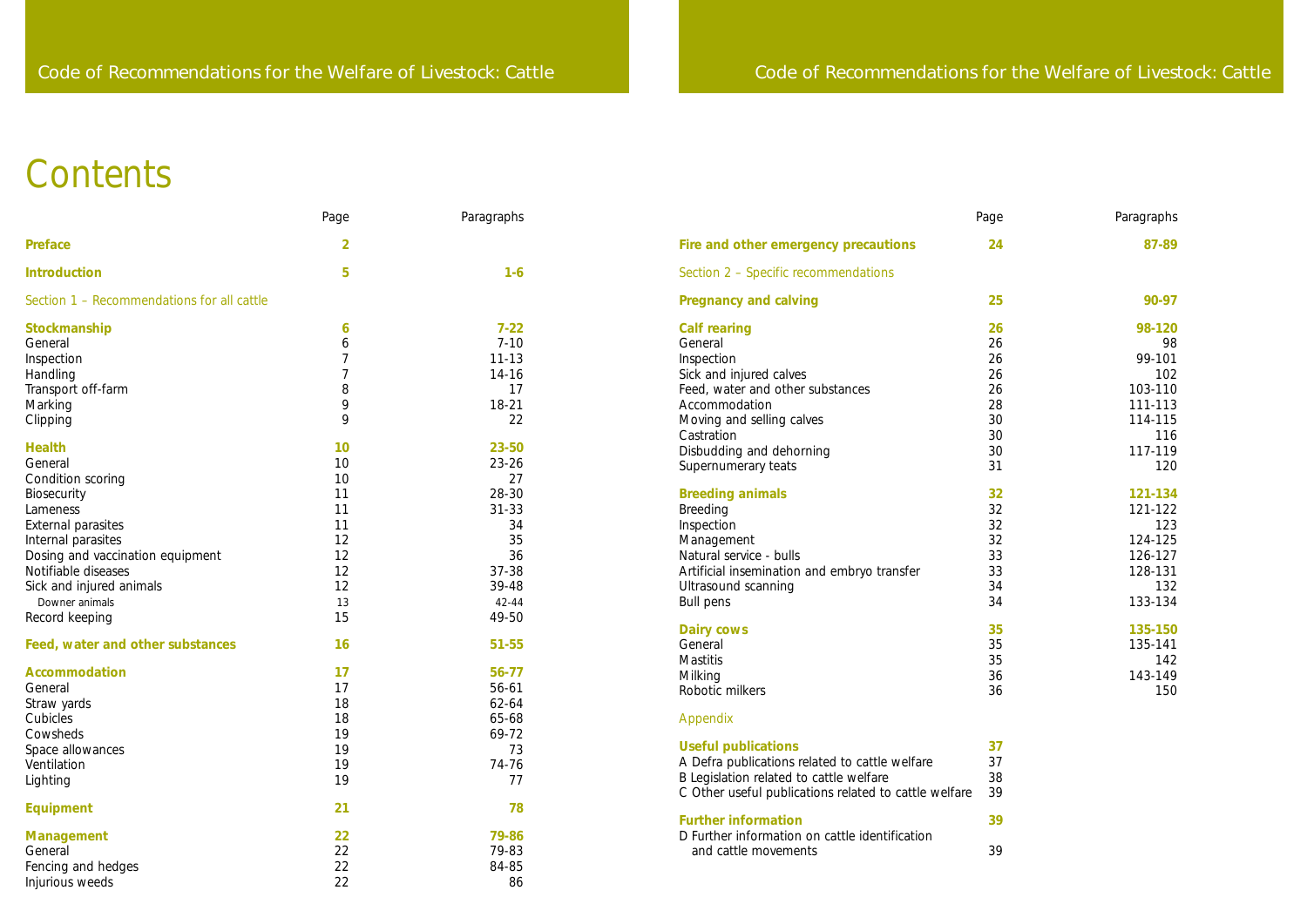The Welfare of Farmed Animals (England) Regulations 2000 (S.I. 2000 No. 1870) Regulation 10, provides that:-

Any person who employs or engages a person to attend to animals shall ensure that the person attending to the animals:

- is acquainted with the provisions of all relevant statutory welfare codes relating to the animals being attended to;

- has access to a copy of those codes while he is attending to the animals; and

- has received instruction and guidance on those codes.

Any person who keeps animals, or who causes or knowingly permits animals to be kept, shall not attend to them unless he has access to all relevant statutory welfare codes relating to the animals while he is attending to them, and is acquainted with the provisions of those codes.

The Welfare of Farmed Animals (England) Regulations 2000 (S.I. 2000 No. 1870) Regulation  $3(1)$ , states that: -

In Regulation 2 it states that 'statutory welfare code' means code for the time being issued under Section 3 of the Agriculture (Miscellaneous Provisions) Act 1968.

To cause unnecessary pain or unnecessary distress to any livestock on agricultural land is an offence under Section 1(1) of the Agriculture (Miscellaneous Provisions) Act 1968. The breach of a code provision, whilst not an offence in itself, can nevertheless be used in evidence as tending to establish the guilt of anyone accused of causing unnecessary pain or distress under the Act (Section 3(4)).

owners and keepers of animals shall take all reasonable steps:

- to ensure the welfare of the animals under their care; and

- to ensure that the animals are not caused any unnecessary pain, suffering or injury.

The Welfare of Farmed Animals (England) Regulations 2000 (S.I. 2000 No. 1870) Regulation 3(3), states that:

In deciding whether the conditions under which animals are kept comply with the requirements set out in Schedule 1 of the Regulations, the owner and keeper of the animals shall have regard to their species, and to their degree of development, adaptation and domestication, and to their physiological and ethological needs in accordance with established experience and scientific knowledge.

# Preface

This preface is not part of the code; instead, it explains the code's role and the broad considerations on which it is based. The legal text in shaded boxes throughout this document is not part of the code either but highlights the legal position. The text in these boxes is the law as it stands on the date that this code is published or reprinted (please turn to the back cover for this information). You should be aware that any of the legal requirements quoted here could change - you should check that these are an accurate statement of the law as it currently stands. (See the Appendix for a list of relevant legislation).

The Welfare of Farmed Animals (England) Regulations 2000 (S.I. 2000 No. 1870) Regulation 11, states that:

Where an authorised person considers that animals are being kept in a way which is likely to cause unnecessary pain, suffering or injury, or in any other way in contravention of any provision of these Regulations, he may serve a notice on the person appearing to him to be in charge of the animals requiring that person, within the period stated in the notice, to take any action that the authorised person considers to be reasonably necessary to ensure compliance with these Regulations and the authorised person shall give his reasons for requiring that action to be taken.

The Welfare of Farmed Animals (England) Regulations 2000 (S.I. 2000 No. 1870) Regulation 13(2), states that:

In any proceedings against an owner or keeper of animals for a failure to comply with Regulation 3(1) or 3(2), the owner or keeper as the case may be, may rely on his compliance with any relevant recommendation contained in a statutory welfare code as tending to establish his compliance with the relevant regulation.

The welfare of cattle is considered within a framework that was developed by the Farm Animal Welfare Council and known as the 'Five Freedoms'. These form a logical basis for assessing animal welfare within any husbandry system, together with taking the action necessary to protect animal welfare within the limitations of an efficient livestock industry.

The Five Freedoms are:

The code aims to encourage all those who care for farm animals to follow the highest standards of husbandry. Without good stockmanship, animal welfare can never be properly protected. If stockkeepers follow this code, it will help them to meet the necessary welfare standards. No matter how acceptable a system may be in principle, without competent, diligent stockmanship, the welfare of the animals cannot be adequately catered for. In taking account of these freedoms, those people who care for livestock should demonstrate: • caring and responsible planning and management; • skilled, knowledgeable and conscientious stockmanship; • appropriate environmental design (for example, of the husbandry system);

- 1 **freedom from hunger and thirst** - by ready access to fresh water and a diet to maintain full health and vigour;
- 2 **freedom from discomfort** - by providing an appropriate environment including shelter and a comfortable resting area;
- 3 **freedom from pain, injury or disease** - by prevention or rapid diagnosis and treatment;
- 4 **freedom to express normal behaviour** - by providing sufficient space, proper facilities and company of the animals' own kind;
- 5 **freedom from fear and distress** - by ensuring conditions and treatment which avoid mental suffering.
- 
- 
- 
- considerate handling and transport of animals; and
- humane slaughter.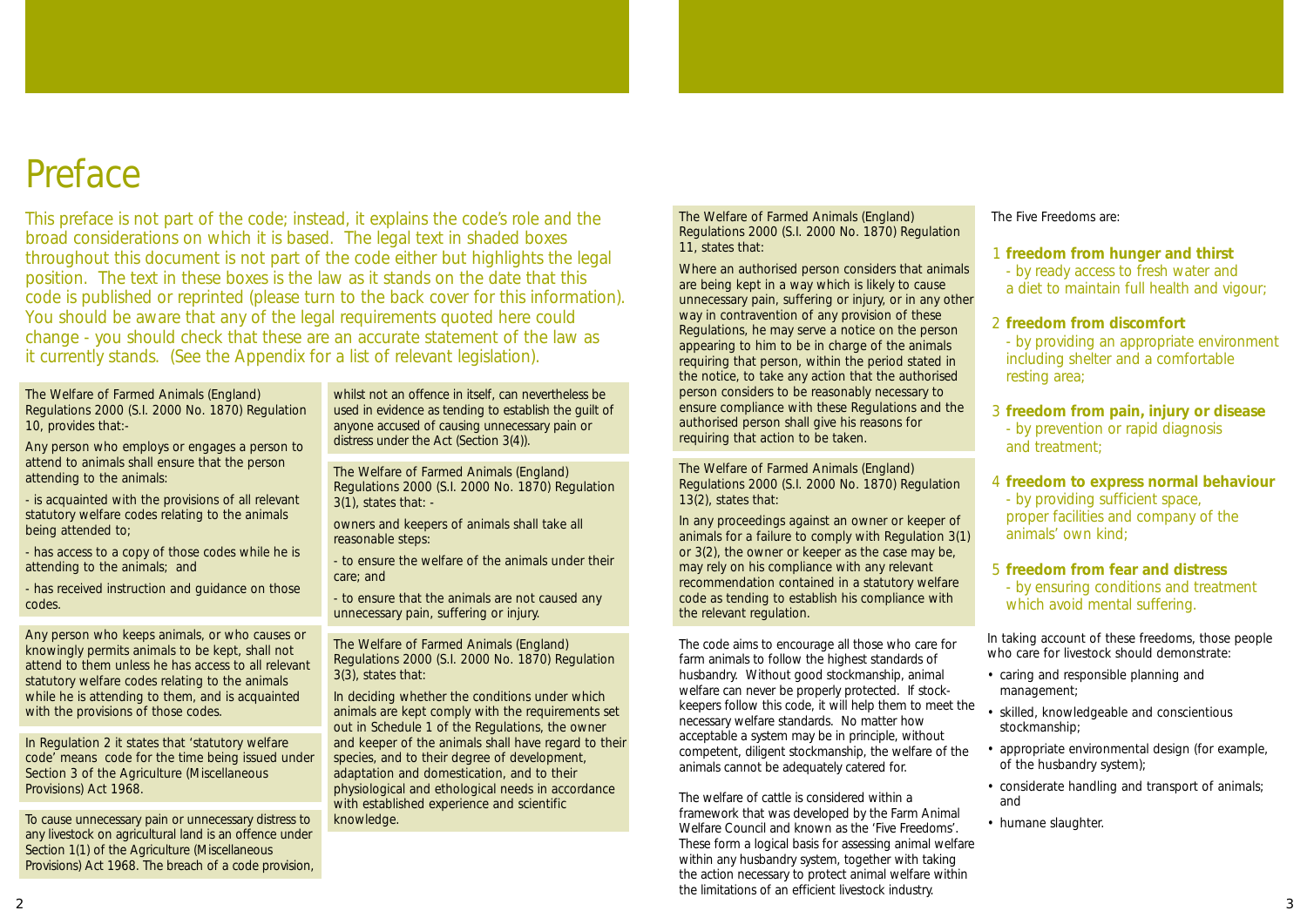1 This code (which only applies in England) covers all cattle. 'Cattle' refers to all bovine stock (such as cows and oxen), and includes buffalo and bison. A calf refers to any animal under six months old.

2 The code's recommendations apply to cattle under all husbandry systems. Section 1 of the code gives the recommendations that apply to all ages and types of cattle. Section 2 covers those recommendations that apply to specific categories of cattle (such as calves, breeding cattle and dairy). If these recommendations are followed, they will help to protect the stock's welfare. The code's recommendations are not a complete list and they are not meant to replace expert advice, such as from a veterinary surgeon.

3 The husbandry system that is used, and the number and stocking rate of cattle kept at any one time, should depend on:

- the suitability of the farm environment;
- how many animals the farm can accommodate at one time;
- the competence of the stock-keeper; and
- how long the stockmen have to carry out their duties.

4 Organic cattle farming is conducted according to additional, legally enforced standards. However, nothing in those standards affects the legal responsibilities of organic farmers regarding positive animal welfare. Any matters which appear to conflict with organic standards should be discussed with your organic certifying body. In addition, you should seek expert advice, such as from a veterinary surgeon.

5 In general, the larger the size or the productivity of the herd, the more skill and care is needed to protect welfare. No changes should be made to husbandry, equipment or production until the possible effects on animal welfare have been considered.

6 The relevant animal welfare legislation applies to owners as well as to anyone looking after cattle on their behalf, wherever the cattle are located. A written contract can be useful in making sure that everyone involved is clear about their animal welfare responsibilities. However, the obligations imposed by law will still apply, whether or not a contract exists. Certain aspects of livestock husbandry can present hazards to the health and safety of the stock-keeper. Advice on such matters is available from the local Agricultural Safety Inspector of the Health and Safety Executive.

# Introduction

The Protection of Animals Acts 1911-2000 contain the general law relating to cruelty to animals. Broadly it is an offence (under Section 1 of the 1911 and 1912 Acts) to be cruel to any domestic or captive animal by anything that is done or omitted to be done.

Section 12(2) of the 1911 Act empowers a police constable to place in safe custody, animals in the charge of persons apprehended for an offence under the Act until the end of proceedings or the court orders the return of the animals. The reasonable costs involved, including any necessary veterinary treatment, are recoverable from the owner upon conviction.

Under section 1 of the Protection of Animals (Amendment) Act 1954, as amended by the 1988 Act, the court has the power to disqualify a person convicted under these Acts from having custody of any animal. The ban can specify a particular kind of animal or all animals for such period as the court thinks fit.

The Protection of Animals (Amendment) Act 2000 supplements the 1911 Act by allowing a court to make an order relating to the care, disposal or slaughter of animals kept for commercial purposes that are the subject of a prosecution brought under the 1911 Act by a "prosecutor". A "prosecutor" is defined in the 2000 Act to include certain bodies that conduct prosecutions (Crown Prosecution Service, Government departments and local authorities) and any person or bodies approved by the Department for Environment, Food and Rural Affairs (Defra). The 2000 Act then allows reasonable costs to be recovered from the owner by the "prosecutor".

This code only applies in England and has been issued by the Secretary of State for the Environment, Food and Rural Affairs (following its approval in draft by both Houses of Parliament). It replaces (also only in England) the existing code, which was issued in 1983.

Similar codes are being produced in Scotland, Wales and Northern Ireland. Until these new codes are issued, the existing code will continue to apply in Scotland and Wales. Separate arrangements exist in Northern Ireland.

THIS WELFARE CODE WAS ISSUED ON 23 APRIL 2003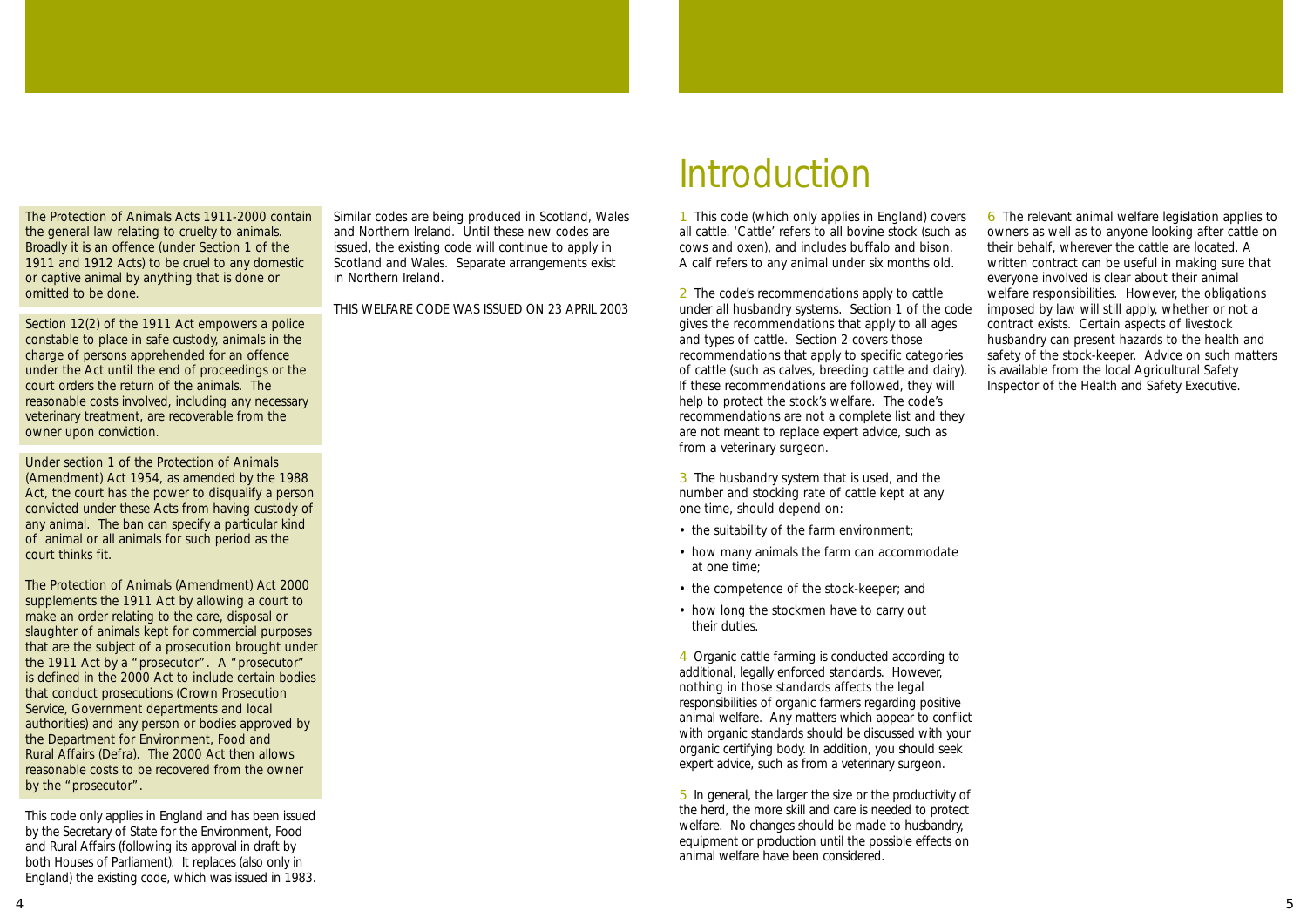### Inspection

The Welfare of Farmed Animals (England) Regulations 2000 (S.I. 2000 No. 1870) Schedule 1, paragraph 2, requires that:

- All animals kept in husbandry systems in which their welfare depends on frequent human attention shall be thoroughly inspected at least once a day to check that they are in a state of well-being; and

- Animals kept in systems other than husbandry systems in which their welfare depends on frequent

12 The stock-keeper should be aware of the signs of ill-health in cattle, which include:

- listlessness,
- separation from the group;
- unusual behaviour;
- loss of body condition;
- loss of appetite;
- a sudden fall in milk yield;
- constipation;
- scouring (diarrhoea);
- not cudding;
- any discharge from the nostrils or eyes;
- producing more saliva than usual;
- persistent coughing;
- rapid or irregular breathing
- abnormal resting behaviour;
- swollen joints;
- lameness; and
- mastitis.

- inspect the stock;
- check equipment; and
- take action to deal with any problem.

There are more detailed inspection rules for calves (see box before paragraph 99 and paragraphs 99-101).

human attention shall be inspected at intervals sufficient to avoid any suffering. 11 The health and welfare of animals depends on them being regularly inspected. All stock-keepers should be familiar with the normal behaviour of cattle and should watch for any signs of distress or disease. To do this, it is important that stock-keepers have enough time to: 13 You should be able to anticipate problems or recognise them in their earliest stages. In many cases, you should be able to identify the cause and put matters right immediately. You should always consider the possibility that cattle may be affected by a notifiable disease (see paragraphs 37-38). If the cause is not obvious, or if your immediate action is not effective, a veterinary surgeon or other expert should be called in immediately – failure to do so may cause unnecessary suffering.

> 14 Cattle should be moved at their own pace, without being hurried by stock-keepers, vehicles or dogs. You should encourage them gently - especially around corners and where it is slippery underfoot. You should avoid using too much noise, excitement or force. You must not put pressure or strike at any particularly sensitive part of the body (such as the head or udder). Anything that you use to guide the animals (such as a stick) should only be used for that purpose and must not have a sharp or pointed end. The use of electric goads on adult cattle should be avoided as far as possible. If goads are used, you

The Welfare of Farmed Animals (England) Regulations 2000 (S.I. 2000 No. 1870) define a "keeper" as 'any person responsible for or in charge of animals whether on a permanent or temporary basis.'

# Handling

The Welfare of Farmed Animals (England) Regulations (S.I. 2000 No. 1870), Schedule 1, Paragraph 30, states that: -

No person shall apply an electric current to any animals for the purposes of immobilisation.

8 Those responsible for farm management should make sure that the cattle are cared for by enough well-motivated and competent staff. These staff need to be aware of the welfare needs of cattle and be capable of protecting them from all expected problems before they are given any responsibility. This means that the staff need specific knowledge and skills, which they should develop on-farm by working with a skilled stock-keeper who is experienced in the relevant system. Wherever possible, staff should also go on a course run by a suitable training organisation. Ideally, the training should lead to formal recognition of competence. Any contract or casual labour used on the farm in busy periods should be trained and competent in the relevant activity.

9 Stock-keepers should be knowledgeable and competent in a wide range of animal health and welfare skills, which should include:

- handling skills (see paragraphs 14-17);
- ear tagging (see paragraphs 18-21);
- preventing and treating certain basic or common cases of lameness (see paragraphs 31-33);
- preventing and treating internal and external parasites (see paragraphs 34-35);
- administrating medicines (see paragraph 36);
- providing appropriate care to sick and injured cattle (see paragraphs 39-48);
- castration (see paragraph 116);
- disbudding (see paragraphs 117-119); and
- removing supernumerary (extra) teats (see paragraph 120); and
- milking (see paragraph 143-149)

It is particularly important that stock-keepers are competent in calving assessments and simple deliveries, if this is part of their role. If they are expected to perform specific tasks on-farm, such as foot trimming, then appropriate training should be given. Otherwise, a veterinary surgeon or, for certain tasks, a competent and trained contractor will be required.

The Welfare of Farmed Animals (England) Regulations 2000 (S.I. 2000 No. 1870) Schedule 1, paragraph 1, states that:

> 10 It is important that grazing cattle, especially young stock come into regular contact with a stockkeeper so that they will not be too frightened if they need to be gathered or treated. Careful supervision and handling of the animals will reduce their fear. The stock-keeper needs a back-up plan and equipment available if he needs to catch and restrain an extensively grazed animal that is not so used to human contact (for example, if it needs to see a veterinary surgeon). You should avoid mixing groups of animals, especially where the animals are horned.

Animals shall be cared for by a sufficient number of staff who possess the appropriate ability, knowledge and professional competence.

### General

7 The stock-keeper has the most significant influence on the welfare of cattle. The stock-keeper should draw up a written health and welfare plan with the herd's veterinary surgeon and, where necessary, other technical advisors, which should be reviewed and updated each year. This plan should set out health and husbandry activities that cover the whole year's cycle of production, and include strategies to prevent, treat or limit existing disease problems. The plan should include records to enable you to monitor and assess the health and welfare of the herd.

# Stockmanship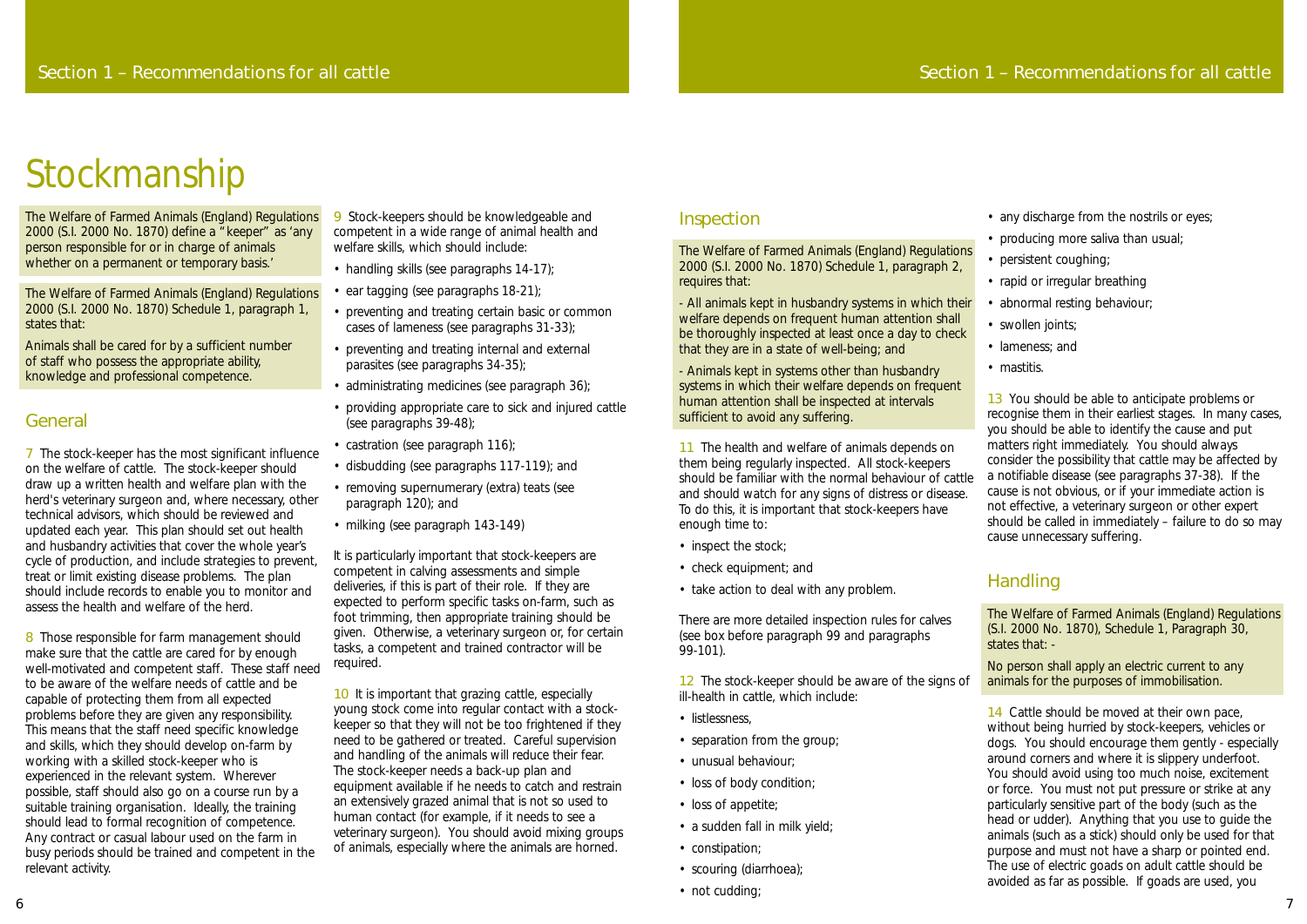#### [(5) not relevant.]

(6) An animal may be loaded or unloaded by means of manual lifting or carrying if the animal is of a size that it can easily be lifted by not more than two persons and the operation is carried out without causing injury or unnecessary suffering to the animal.

17 You should have the facilities on-farm to load and unload cattle onto and from a vehicle, with as little stress as possible. Stock-keepers should know how to handle animals during loading and unloading, including:

(7) An animal may be loaded or unloaded without equipment or by manual lifting or carrying provided that, having regard to the age, height and species of the animal, it is unlikely to be caused injury or unnecessary suffering by being loaded or unloaded in this manner.

- using visual fields (i.e. cattle have a wide field of vision but have a blind spot behind them, which you should avoid entering) and flight zones (an imaginary area which if you enter will make the animal want to move away. You can control an animal's movement by understanding the flight zone).
- lighting (as cattle prefer to move from the dark into the light); and
- when and how to use such things as sticks and other implements.

### **Marking**

19 When fitting ear tags, you must properly restrain the animals. You should take care to position and insert tags correctly, avoiding main blood vessels and ridges of cartilage. When inserted, the tag should be properly closed to minimise snagging. Remember to leave a suitable gap under the tag and at the edge of the ear to allow for growth. If you are tagging cattle during the fly season (i.e. summer) you should take precautions to prevent the animals being irritated by flies.

20 If you are marking the cattle with neck bands or chains, and tail bands or leg bands (which you use for herd management identification purposes) you should fit them carefully and adjust them as necessary to avoid causing the animals any unnecessary pain, suffering or injury. If you are using aerosols or paints for temporary marking, make sure you only use nontoxic (safe) substances.

21 You can find out more information on cattle identification and cattle movements from the British Cattle Movement Service (see the Appendix for contact details).

18 The law states that all cattle must be permanently identified by an official ear tag in each ear. These ear tags should be fitted by a properly trained and competent operator, so that the animal does not suffer any unnecessary pain or distress - either when the tags are fitted or later. Think carefully about the best type of tags for your animals. 22 Anyone who clips cattle should be experienced, competent and trained in clipping techniques. Clipping operators should clean and disinfect their equipment between cattle to reduce the risk of spreading disease. The clippers they use should always be appropriate for the purpose and well maintained.

A suitable style and size of tag should be used for the breed of animal. Make sure that you fit the tag correctly by following the manufacturers' instructions and using the correct applicator for the model of tag you are fitting. Always fit the tags under hygienic conditions.

15 You should regularly assess the type and condition of any track on which cattle are moved and the distance from housing or milking facilities to pasture. Your assessment should include:

- gateways;
- tracks; and
- the areas surrounding water troughs;

# Clipping

should always ensure that there is sufficient space for them to move forward.

so that you can take appropriate action to avoid possible injury or lameness.

You should make sure that any concrete floors and walkways have a non-slip surface, which does not cause too much pressure or excessive abrasion on the animals' feet.

16 All stock-keepers should have access to easy-touse and efficient handling pens (the right size and scale for the type and number of animals in the herd). This is so that you can routinely manage and treat the animals, and make sure that they are quietly and firmly handled. Ideally, these handling pens should protect the animals from extreme weather. You should keep all pens, races (narrow passageways), crushes (restraining gates to assist handling) and floors in good condition and make sure that they are free from any sharp edges or projections which might injure cattle. Where possible races should be gently curved rather than have right-angled bends.

### Transport off-farm

The Welfare of Animals (Transport) Order 1997 (S.I. 1997 No. 1480) Schedule 2, Part II, Paragraph 15, states that: -

(1) Animals shall not be suspended by mechanical means, nor lifted or dragged by the head, horns, legs or tail.

(2) No person shall use excessive force to control animals.

(3) Subject to sub-paragraph (4) below, no person shall use –

(a) any instrument which is capable of inflicting an electric shock to control any animal;

(b) any stick, goad or other instrument or thing to hit or prod any cattle of six months or under.

(4) The prohibition in sub-paragraph (3)(a) above shall not apply to the use of any instrument of a kind mentioned in the sub-paragraph, on the hindquarters of any cattle over the age of six months which are refusing to move forward when there is space for them to do so, but the use of any such instrument shall be avoided as far as possible.

(5) Nothing in this provision shall prevent the suspension by mechanical means of a receptacle in which an animal is being carried.

The Welfare of Animals (Transport) Order 1997 (S.I. 1997 No. 1480), Schedule 2, Part II, paragraph 10 states that:-

(1) Animals shall be loaded and unloaded in accordance with this paragraph.

(2) Save as provided in sub-paragraphs (6) and (7) below they shall be loaded and unloaded using suitable ramps, bridges, gangways or mechanical lifting gear, operated so as to prevent injury or unnecessary suffering to any animal.

(3) The flooring of any loading equipment shall be constructed so as to prevent slipping.

(4) Subject to sub-paragraph (6) below, ramps, bridges, gangways and loading platforms shall be provided on each side with protection which is-

(a) of sufficient strength, length and height to prevent any animal using the loading equipment from falling or escaping; and

(b) positioned so that it will not result in injury or unnecessary suffering to any animal.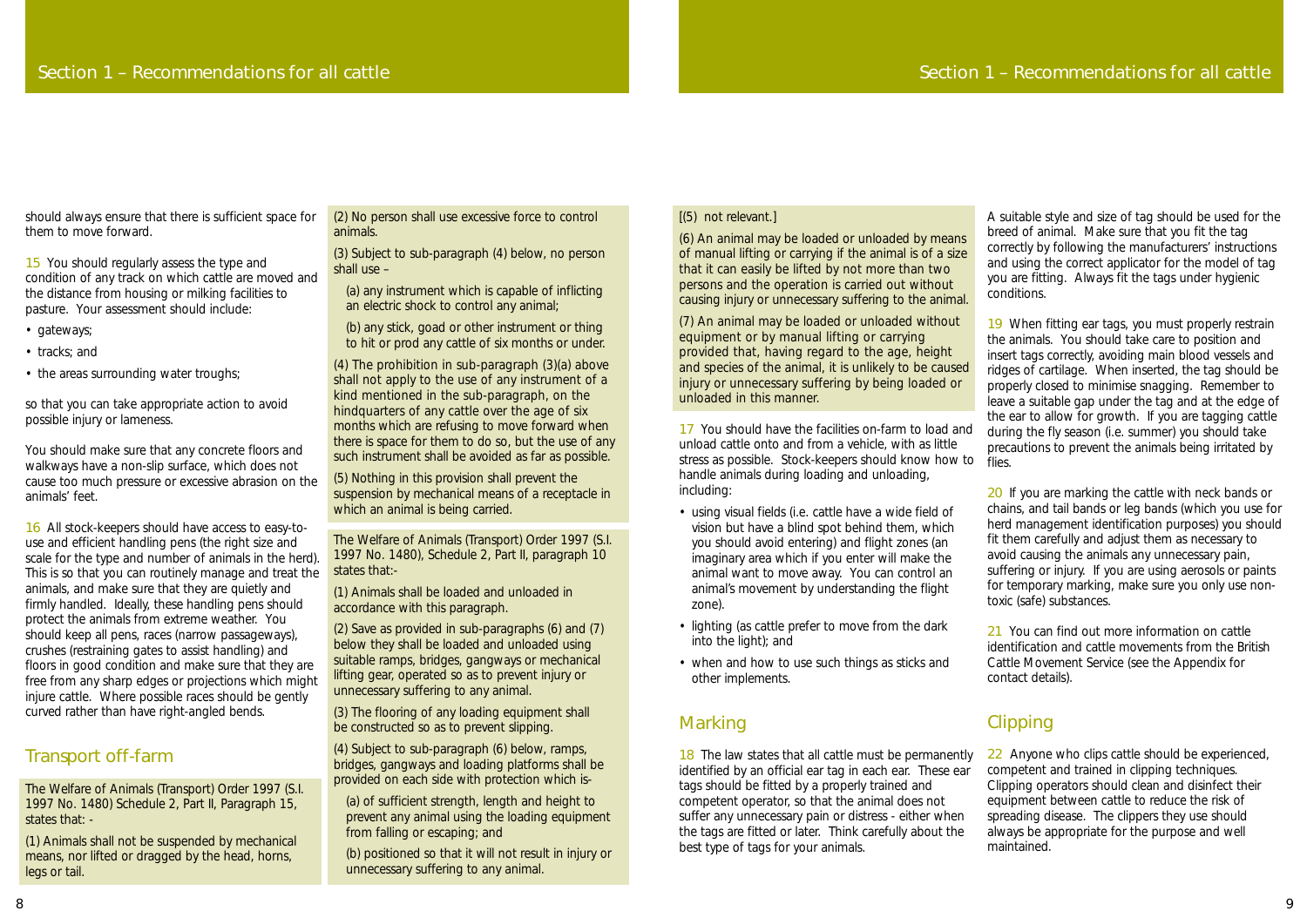28 Biosecurity means reducing the risk of disease occurring or spreading to other animals. Good biosecurity can be obtained through:

- good management/husbandry;
- good hygiene;
- reducing stress on the herd;
- effective disease control systems such as vaccination and worming programmes.

Biosecurity results in:

- farm units being more secure from the introduction of new infectious diseases; and
- the spread of any diseases on the unit itself being kept to a minimum.

29 If you are careful when you move livestock onto a farm, and within the farm (particularly if the farm is on more than one site), this can greatly reduce the chance of a major outbreak of disease. For example, any cattle must only be transported in vehicles that have been properly cleansed and disinfected. You should ask the vendor to provide you with information on the health of the herd, such as routine vaccination and worming procedures, so that their suitability for your herd can be assessed and, where necessary, appropriate treatments and vaccinations administered.

31 Lameness in any animal is usually a sign that they are in pain. Lameness in cattle is a sign of ill-health and discomfort. It clearly affects animals' welfare, as well as their performance and production. For this reason, very lame cows should be taken off concrete and housed in a suitably bedded pen. If a significant percentage of your cattle has severe lameness, this can be a sign of poor overall welfare standards within the herd. You can find more information in Defra's booklets, 'Lameness in dairy cattle' and 'Lameness in beef cattle and dairy followers' (see the Appendix).

32 If lame cows do not respond to treatment, you need to call a veterinary surgeon immediately. Lameness can have a number of causes. This is why you need the veterinary surgeon's early and accurate diagnosis of the specific type of lameness affecting the herd before you can identify the likely causes and take the appropriate action.

33 If a lame animal does not respond to the veterinary surgeon's treatment, you should have it culled rather than leave it to suffer. If you cannot transport lame animals without causing them more pain, you should slaughter them on the farm (see paragraph 47). Also, you must not transport any cattle off-farm that cannot stand up unaided or cannot bear their weight on all four legs when standing or walking. You should not take any cattle that can bear weight on all four feet but are slightly

### Lameness

23 Maintenance of good health is the most basic requirement affecting the welfare of cattle. Measures to protect health include good hygiene, good husbandry and effective ventilation. Vaccinations may be appropriate against certain diseases. You should ensure that only authorised veterinary medicinal products, including vaccines, are used.

24 The written health and welfare plan (see paragraph 7) should also, as a minimum, look at:

- biosecurity arrangements on-farm and in transport;
- purchased stock procedures;
- any specific disease programmes, such as leptospirosis, Johne's disease, salmonella, BVD and tuberculosis;
- vaccination policy and timing;
- isolation procedures;
- external and internal parasite control;
- lungworm control;
- lameness monitoring and foot care;
- routine procedures, such as ear tagging;
- mastitis control.

30 You should have isolation facilities so that you can isolate and observe/test new animals for a suitable period when they arrive, before they join the rest of the herd. Hired bulls should only be used when no alternative is available. The potential disease status of the hired bull should be carefully considered prior to its introduction. Get advice from your veterinary surgeon. You can find more information in the Defra publication 'Better biosecurity provides peace of mind, healthy stock and a more viable business' (see the Appendix). lame to market or anywhere else if it is likely to aggravate the injury, however slightly. External parasites 34 You should control diseases caused by external parasites - especially where the animal's skin is irritated and it is rubbing the area - with the appropriate parasiticides. You should treat your animals for parasites with your veterinary surgeon's

25 In geographical areas with known mineral deficiencies and imbalances - and where vitamin or mineral deficiencies are likely - you may need to supplement the animals' diet. Supplementary magnesium should be provided during periods when there is a recognised risk of deficiency, for example, in early spring or at weaning in suckler herds. This aspect should be covered in your health and welfare plan. Equally, too much of a particular vitamin or mineral may cause problems. For example, too much

26 If your herd has a serious problem with summer mastitis, you need advice from a veterinary surgeon about introducing a suitable control programme. Controls for summer mastitis may include:

- dry cow therapy;
- teat sealants;
- controlling flies (particularly from July to September) by using ear tags impregnated with insecticide or pour-on/spray insecticides; and
- where possible, avoiding high-risk pastures (such as areas close to hedges and slow moving water which attract flies) (see paragraph 142).

27 Body-condition scoring can contribute greatly to good husbandry and help to avoid costly welfare problems. Condition scoring is an easy technique to learn. Basically, it means that you can quickly assess the body reserves (i.e. fat) of individual animals. The technique will be of benefit if you use it as a routine management tool to check that cattle are in the target condition for each stage of the production cycle. This will be particularly useful at:

# General

The health and welfare plan should make sure that animals get any necessary medical treatment at the correct time and in the correct dose.

copper can lead to copper poisoning. You need to look carefully at the amount of copper in the existing diet, prior to the administration of copper orally or by injection.

# Condition scoring

- drying off or weaning;
- calving;
- peak yield; and
- early lactation.

You should adjust feeding as necessary for animals that are too fat or too thin. You will find more information in the Defra booklets, 'Condition scoring of dairy cows' and 'Condition scoring of beef suckler cows and heifers' (see the Appendix).

# **Biosecurity**

# **Health**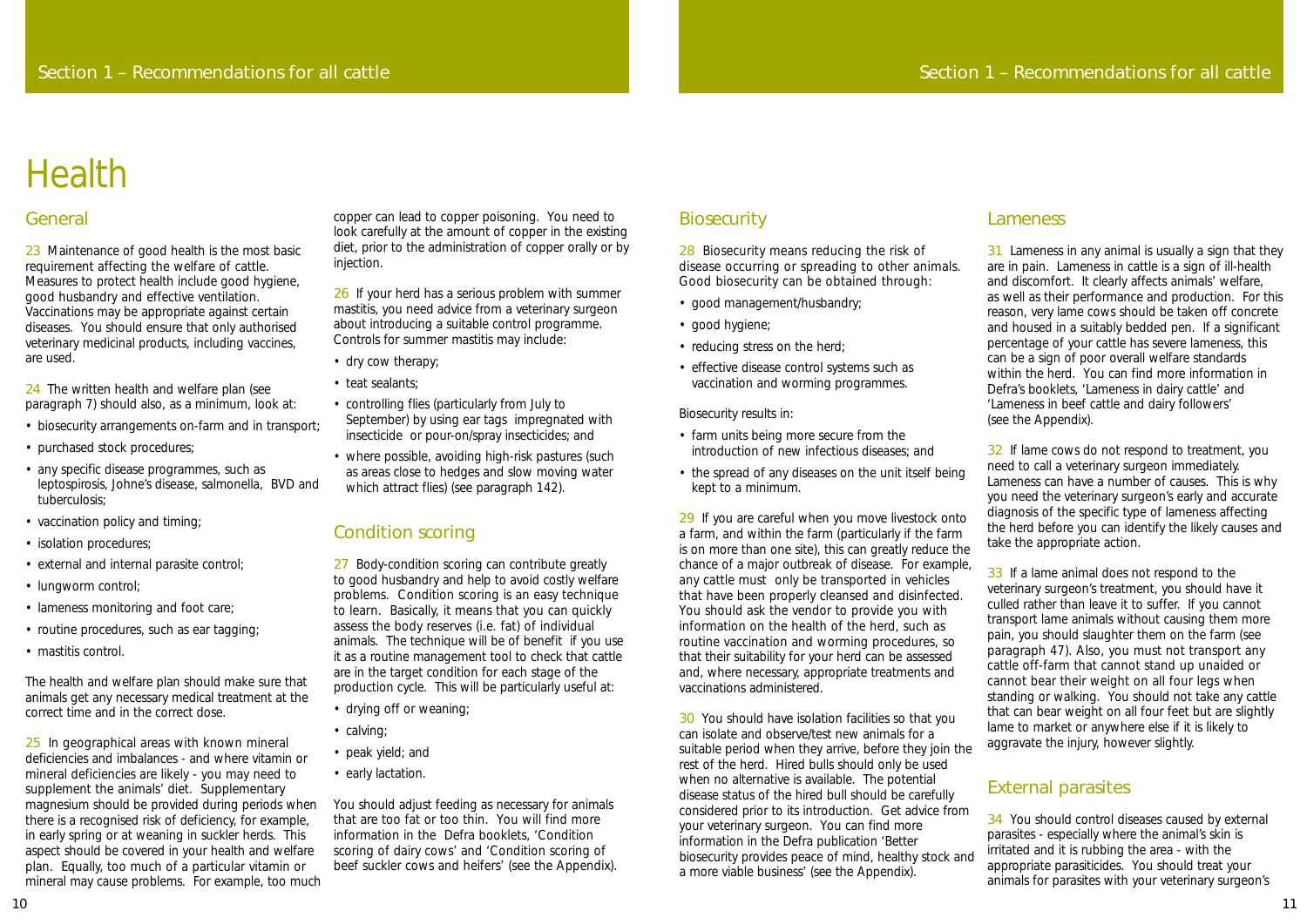advice and ensure that control and treatment regimes form part of your herd health and welfare plan.

# Internal parasites

35 You should control internal parasites by planning the grazing rotation and by using effective medicinal products (to control roundworm and fluke) or vaccines (to prevent lungworms). As part of the herd health and welfare plan you should ensure that treatment is based on the life cycle of the particular parasites you are tackling. You should treat your animals for parasites with your veterinary surgeon's advice. Organic producers, in particular, should seek veterinary advice on this aspect of their health and welfare plan.

# Dosing and vaccination equipment

37 If you suspect that any animal is suffering from a notifiable disease, you have a legal duty to notify a

36 You must make sure that all the equipment you use for dosing, vaccinating and treating the animals is in good working order. Ideally, use equipment from your own farm. If you must borrow it, make sure it is cleaned and disinfected before use on your farm. You should regularly clean and sterilise any equipment you use for injections, to avoid infections and abscesses. Ideally, you should use disposable needles. The size of a dosing-gun nozzle should be suitable for the animal's age. You should dispose of any dangerous objects (such as needles) safely. Products should be administered according to manufacturer's instructions and you should be trained to give treatments - such as injections or boluses by mouth - as the animals could be injured by poor administration of treatments.

# Notifiable diseases

Divisional Veterinary Manager (DVM) of Defra as soon as possible.

38 The following are the main notifiable diseases which affect cattle:

Anthrax

Aujesky's disease

**Bluetonque** 

Bovine spongiform encephalopathy (BSE) Brucella abortus (Brucellosis)

Enzootic bovine leukosis

Foot-and-mouth disease

Lumpy-skin disease

Pleuropneumonia

Rabies

Rift-valley fever

Rinderpest

**Tuberculosis** 

Vesicular stomatitis

Warble fly

For more information on these diseases contact your veterinary surgeon or local Animal Health Divisional Office.

> 41 If an unfit animal does not respond to treatment, it should be humanely killed on-farm (culled). You should cull any animals suffering from an incurable condition (such as mucosal disease or Johne's disease), poisoning or untreatable painful conditions, as soon as possible after diagnosis.

# Sick and injured animals

The Welfare of Farmed Animals (England) Regulations 2000 (S.I. 2000 No. 1870) Schedule 1, paragraph 5, states that: -

any animals which appear to be ill or injured:

- shall be cared for appropriately without delay; and

- where they do not respond to care, veterinary advice shall be obtained as soon as possible.

43 When an animal becomes recumbent, it is important to identify the likely cause. Where there is a history of trauma, for example, falling or slipping, a veterinary surgeon should assess the extent of any injury. Where the prognosis for recovery is poor, early intervention, by humanely destroying the animal on-farm, should not be delayed.

The Welfare of Farmed Animals (England) Regulations 2000 (S.I. 2000 No. 1870) Schedule 1, paragraph 6, states that: -

where necessary, sick or injured animals shall be isolated in suitable accommodation with, where appropriate, dry comfortable bedding.

> 44 Where the history indicates a medical origin for the recumbency, such as milk fever or toxic mastitis, appropriate treatment should be given in accordance with veterinary advice. Where a 'downer animal' has not responded to treatment, it should be assessed by a veterinary surgeon. Attempts to lift 'downer animals' must not be made prior to an assessment by a veterinary surgeon, to ensure that the procedure will not result in additional suffering for the animal.

39 You should take action immediately if any cattle are injured or appear ill or distressed. It is important to exclude the possibility of notifiable diseases. If you are in any doubt about the ill-health or the most effective treatment, consult your veterinary surgeon without delay. Likewise, if an animal you have treated does not respond to treatment, seek your veterinary surgeon's advice.

40 When necessary, you should have a procedure for isolating and caring for sick or injured animals. Hospital pens should be an essential component of any cattle unit and they should have an entrance that is wide enough for an animal to be easily herded into the pen. When moving sick or injured cattle to the hospital pens, you should ensure that unnecessary suffering does not occur. These pens should be easily reached so that you can regularly check on the animal. You should make sure that drinking water is freely available in the pens, and that there are feeding facilities. The possibility of spillage should be minimised by using an appropriate receptacle and positioning it carefully, so as not to wet the lying area and deprive the animal of feed or water. Ideally, you should also be able to milk any cows in them, if you need to.

#### **Downer animals**

42 When an animal is unable to rise - a 'downer animal' - the prospect for recovery of the animal can be greatly increased by providing quality care in the initial period of recumbency. The animal should be provided with a comfortable dry lying area and given food and water. Treatment should include frequent turning to ensure that the animal is not continuously resting on one side or leg, which could lead to irreversible muscle damage.

The Welfare of Animals (Transport) Order 1997 (S.I. 1997 No. 1480) Articles 4 (1) and 6 respectively provide that: -

- No person shall transport any animal in a way which causes or is likely to cause injury or unnecessary suffering to that animal.

- No person shall transport any animal unless: - it is fit for the intended journey; and - suitable provision has been made for its care during the journey and on arrival at the place of destination.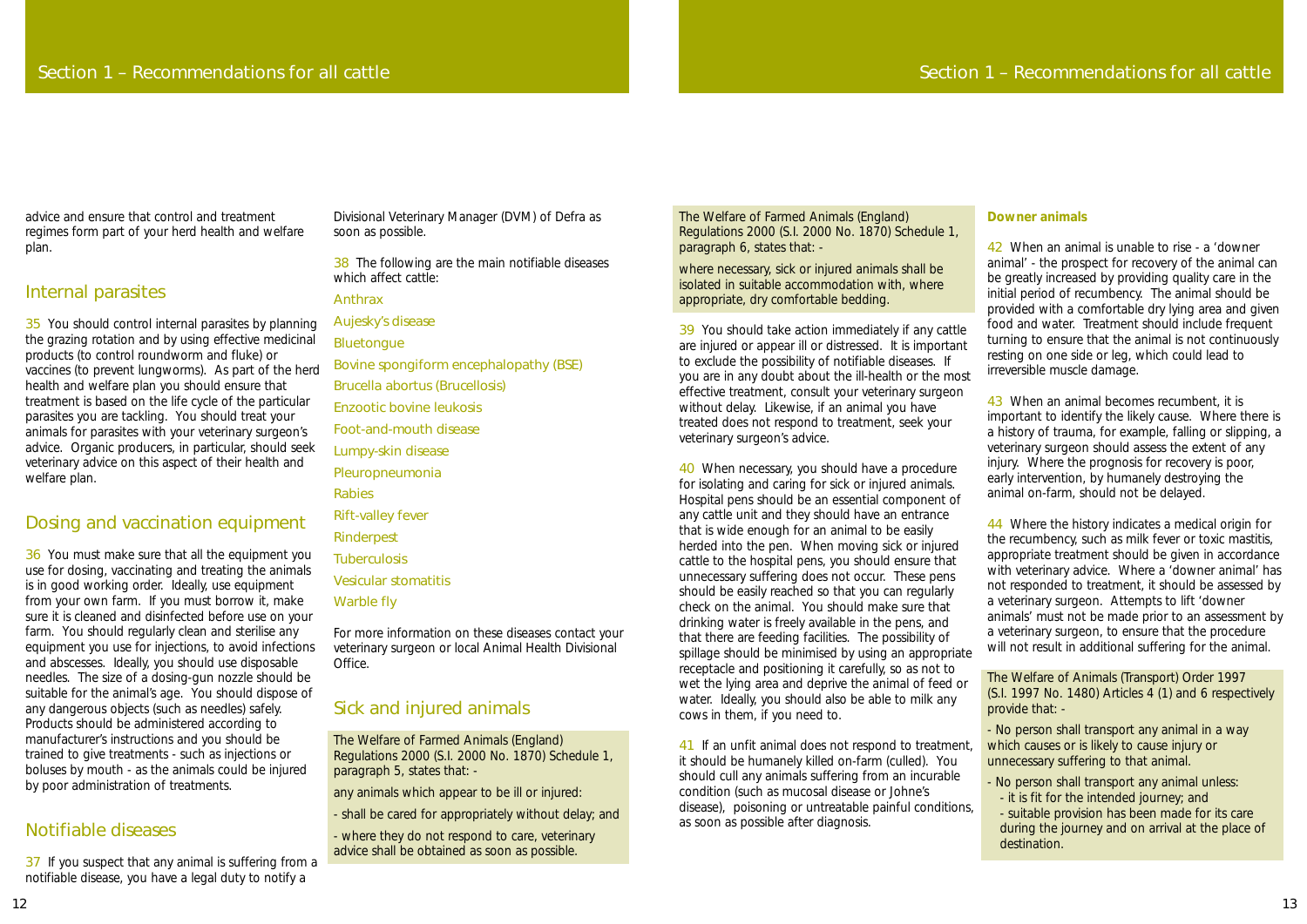At present, burial or burning is only permitted in very limited circumstances. If you plan to bury the carcass on-farm, you should first check that the local authority allows this under the Animal By-Products Order 1999. However, from 30 April 2003, new EU legislation, the Animal By-Products Regulation, will ban the routine burial or burning of animal carcases.

(b) the number of mortalities found on each inspection of animals carried out in accordance with any of the following provisions.

# Record Keeping

The Welfare of Farmed Animals (England) Regulations 2000 (S.I. 2000 No. 1870) Schedule 1, paragraph 7, states that:

A record shall be maintained of –

(a) any medicinal treatment given to animals; and

Schedule 1, paragraph 8 states that:

- The record referred to in paragraph 7 shall be retained for a period of at least three years from the date on which the medicinal treatment was given, or the date of the inspection, as the case may be, and shall be made available to an authorised person when carrying out an inspection or when otherwise requested by such person.

It is a requirement under the Animals and Animal Products (Examination for Residues and Maximum Residue Limits) Regulations 1997 (S.I. 1997 No.1729), Part V, paragraph 32, that you keep a record of:

'The name and address of the supplier of the veterinary medicinal product'.

49 You should only buy and use authorised animal medicines. You must keep full records of all the medicine you buy, including where you bought it. Also, you must keep records for at least three years of:

- the date you treated the animals;
- how much medicine you used; and
- which animal or group of animals you treated.

You will find more information in the Code of Practice on responsible use of animal medicines on the farm (see the Appendix).

50 In terms of individual animal management, you may find it useful, as part of the health and welfare plan, to note specific cases of mastitis, lameness and disorders, such as milk fever, and where appropriate, the relevant treatment given.

47 If you have to slaughter the animals on-farm in a non-emergency situation, you must do so using a permitted method which is in line with current

For these purposes an animal shall not be considered fit for its intended journey if it is ill, injured, infirm or fatigued, unless it is only slightly ill, injured, infirm or fatigued and the intended journey is not likely to cause it unnecessary suffering, likely to give birth during transport, has given birth during the previous 48 hours or is a new born animal in which the navel has not completely healed.

> 48 After slaughter, you must dispose of the carcass by a suitable method (see the box below):

45 You can **only** transport an unfit animal if you are taking it to a veterinary surgeon for treatment or diagnosis, or to the nearest available place of slaughter and even then, only if you do so in a way that does not cause the animal any more suffering. You will find more information in Defra's booklet, 'Guidance on the transport of casualty farm animals' (see the Appendix).

46 In an emergency, you may have to slaughter an animal immediately to prevent its suffering. In such cases, you should destroy the animal humanely and, where possible, it should be done by someone who is suitably trained and competent both in slaughter methods and use of the equipment. Under these emergency circumstances a slaughter licence is not required.

It is a general offence under the Welfare of Animals (Slaughter or Killing) Regulations 1995 (S.I. 1995 No. 731) as amended by the Welfare of Animals (Slaughter or Killing) (Amendment) Regulations 1999 (S.I. 1999 No. 400), to cause or permit any avoidable excitement, pain or suffering to any animal during slaughter or killing (regulation 4(1)).

The general offence applies in all cases, but the detailed provisions in respect of the method of slaughter or killing do not apply when an animal has to be killed immediately for emergency reasons (regulation 13(2)).

welfare at slaughter legislation (see box below).

The Welfare of Animals (Slaughter or Killing) Regulations 1995 (S.I. 1995 No. 731) as amended by the Welfare of Animals (Slaughter or Killing) (Amendment) Regulations 1999 (S.I. 1999 No. 400) state that when an animal is slaughtered or killed onfarm, this must be done using a permitted method. The animal could be:

- stunned using a captive bolt pistol, concussion stunner or electrical stunner after which it must be followed by bleeding – or pithed – without delay (regulation 14 and Schedules 5 (Part II) and 6). If the animal is stunned and bled, the operation must be carried out by a slaughterman licensed for these operations (Schedule 1), unless the owner is slaughtering an animal for his own consumption; or

- killed by a free bullet (regulation 15 and Schedule 5 Part III); the animal should be killed with a single shot to the head.

Article 5 of the Animal By-Products Order 1999 (S.I. 1999 No.646) requires that fallen stock are disposed of by:

- despatch to a knackers yard, hunt kennel or similar premises;

- incineration;

- rendering;

- in certain circumstances, burial in such a way that carnivorous animals cannot gain access to the carcass, or burning.

This provision applies to the disposal of still-born or unborn calves, as well as to older cattle.

The Dogs Acts 1906-28 include provisions making it an offence for a person knowingly to permit a carcass to remain unburied in a place to which dogs could gain access.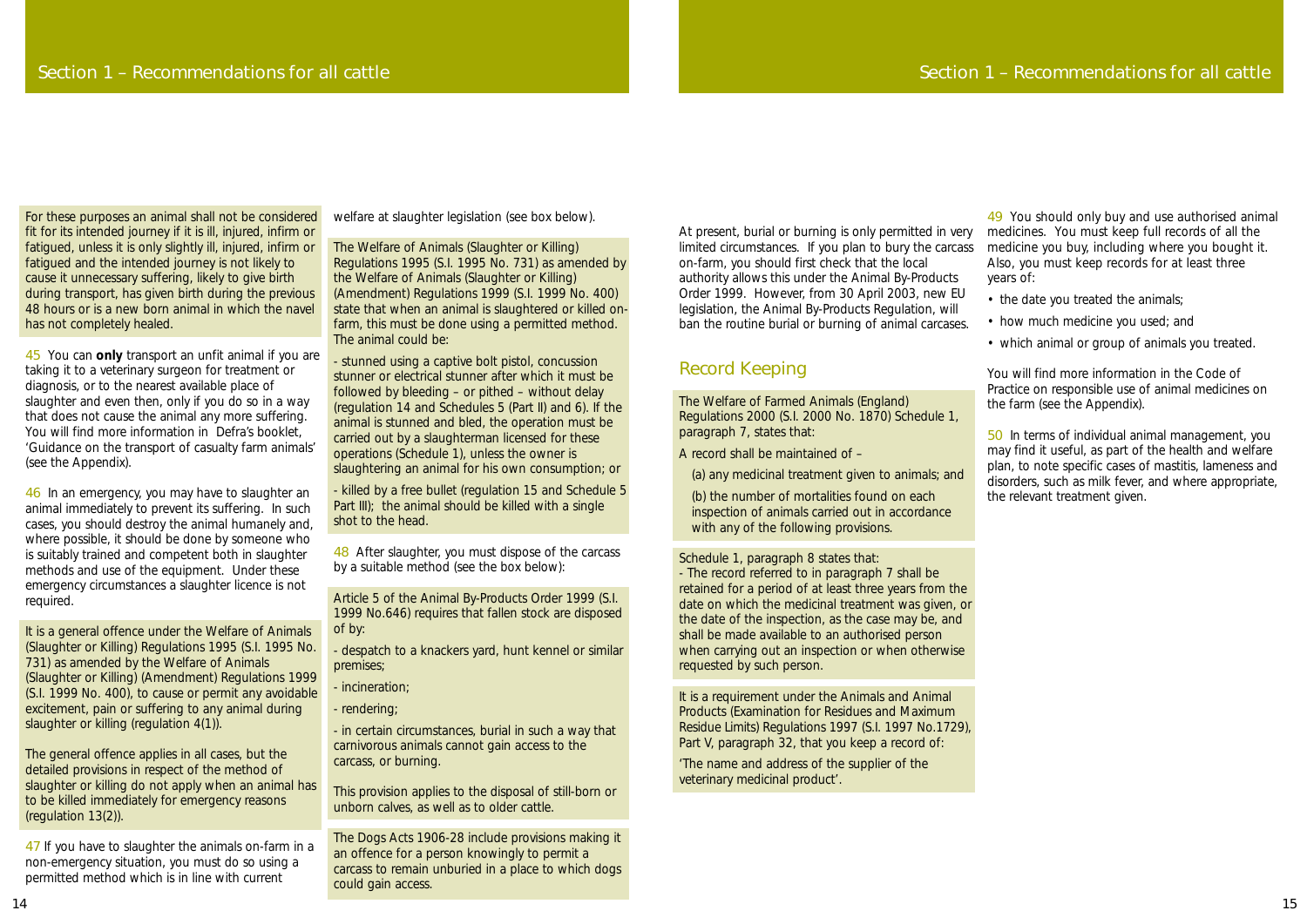# General

The Welfare of Farmed Animals (England) Regulations 2000 (S.I. 2000 No. 1870) Schedule 1, paragraphs 11 and 12, state that:

- materials used for the construction of accommodation, and, in particular for the construction of pens, cages, stalls and equipment with which animals may come into contact, shall not be harmful to them and shall be capable of being thoroughly cleaned and disinfected.

- accommodation and fittings for securing animals shall be constructed and maintained so that there are no sharp edges or protrusions likely to cause injury to them.

The Welfare of Farmed Animals (England) Regulations 2000 (S.I. 2000 No. 1870) Schedule 1, paragraph 4, states that:

- where any animals (other than poultry) are kept in a building they shall be kept on, or have access at all times to, a lying area which either has wellmaintained dry bedding or is well-drained;

The Welfare of Farmed Animals (England) Regulations 2000 (S.I. 2000 No. 1870) Schedule 1, paragraph 9 states that:

- The freedom of movement of animals, having regard to their species and in accordance with established experience and scientific knowledge, shall not be restricted in such a way as to cause them unnecessary suffering or injury.

Schedule 1, paragraph 10 states that, where animals are continuously or regularly tethered or confined:

- they shall be given space appropriate to their physiological and ethological needs in accordance with established experience and scientific knowledge.

60 You should not use fully-slatted concrete floors for breeding cows or replacement heifers. Where there are slats, part of the accommodation should be a solid-floor area with straw or some other suitable bedding material, so that the animals will be comfortable and less likely to injure themselves particularly their udders.<br>
17

56 The more you limit the space that cattle have in the housing system you provide, the less choice the animal has to avoid unfavourable conditions. Housed cattle need constant care and attention from staff who are well trained in the nutritional and environmental needs of cattle.

57 No matter how long you house the animals, their accommodation should give them shelter and enough room to move around and interact with each other. The accommodation should provide enough space for a subordinate animal to move away from a dominant one. It is important to provide as comfortable an area as possible, so that the animals can lie down for as long as they want and have enough space to stand up again. The floor should not slope too steeply – no more than about 10% - as steeper slopes can cause leg problems, slipping and falling.

58 You should keep all concrete yards and passageways in good condition. They should not be too rough as this can graze or even cut the soles of the animals' feet. On the other hand, the yards and passageways must not be worn smooth, as the animals are then likely to slip and possibly cause leg and other damage. You should not let slurry build up on concrete floors and passageways, as this will also make the floor slippery.

59 Where slatted floors are used, you should pay particular attention to the type of slats, to avoid slipperiness. The gaps between the slats should not be wide enough to cause foot injuries (for example, when claws get trapped). You should only use slatted pens for the size of animals that they were designed for.

53 Animals that have been isolated for treatment must have plenty of water available. Unless a veterinary surgeon tells you otherwise, you must give the animal its normal feed.

# Accommodation

The Welfare of Farmed Animals (England) Regulations 2000 (S.I. 2000 No. 1870) Schedule 1, paragraphs 22-27, states that:

- Animals shall be fed a wholesome diet which is appropriate to their age and species and which is fed to them in sufficient quantity to maintain them in good health and to satisfy their nutritional needs and to promote a positive state of well-being.

- No animals shall be provided with food or liquid in a manner, nor shall such food or liquid contain any substance, which may cause them unnecessary suffering or injury.

- All animals shall have access to feed at intervals appropriate to their physiological needs (and, in any case, at least once a day), except where a veterinary surgeon acting in the exercise of his profession otherwise directs.

- All animals shall either have access to a suitable water supply and be provided with an adequate supply of fresh drinking water each day or be able to satisfy their fluid intake needs by other means.

- Feeding and watering equipment shall be designed, constructed, placed and maintained so that contamination of food and water and the harmful effects of competition between animals are minimised.

- No other substance, with the exception of those given for therapeutic or prophylactic purposes or for the purpose of zootechnical treatment shall be administered to animals unless it has been demonstrated by scientific studies of animal welfare or established experience that the effect of that substance is not detrimental to the health or welfare of the animals.

51 All cattle need a balanced daily diet to maintain full health and energy. You should monitor how much forage is available and when there is no longer enough for the animals' needs, you should supplement it with other suitable feeds. You should regularly check the weight and type of supplementary feeds offered, to make sure they are well balanced.

You should plan any changes in the diet and introduce them gradually.

52 Sufficient roughage must be available in all diets to reduce the risk of inducing bloat or laminitis. In intensive barley beef systems, long roughage, such as straw, should be made available *ad lib*. Where total mixed rations are used, you should seek specialist advice.

54 There should be enough water available for at least 10% of housed cattle to drink at any one time. Water troughs - especially those in loose housing or cubicle units - should be designed and placed where:

- they are protected from fouling; and
- there is a low risk of the water freezing in cold weather.
- where there is sufficient space and easy access for all stock and dead-ends are avoided.

You should keep water troughs or bowls thoroughly clean and check them at least once a day to make sure they are not blocked or damaged, and the water is flowing freely. Checking for blockages is equally important where drinking nipples are used. Provision must be made for providing emergency supplies of water.

55 For grazing cattle, you need the appropriate number of water troughs (large enough and of the right design) or some other source of drinkable water (such as a bowser, or water tanker) that the animals can readily use wherever they are grazing. These areas should allow easy access, be smooth underfoot and not prone to waterlogging.

# Feed, water and other substances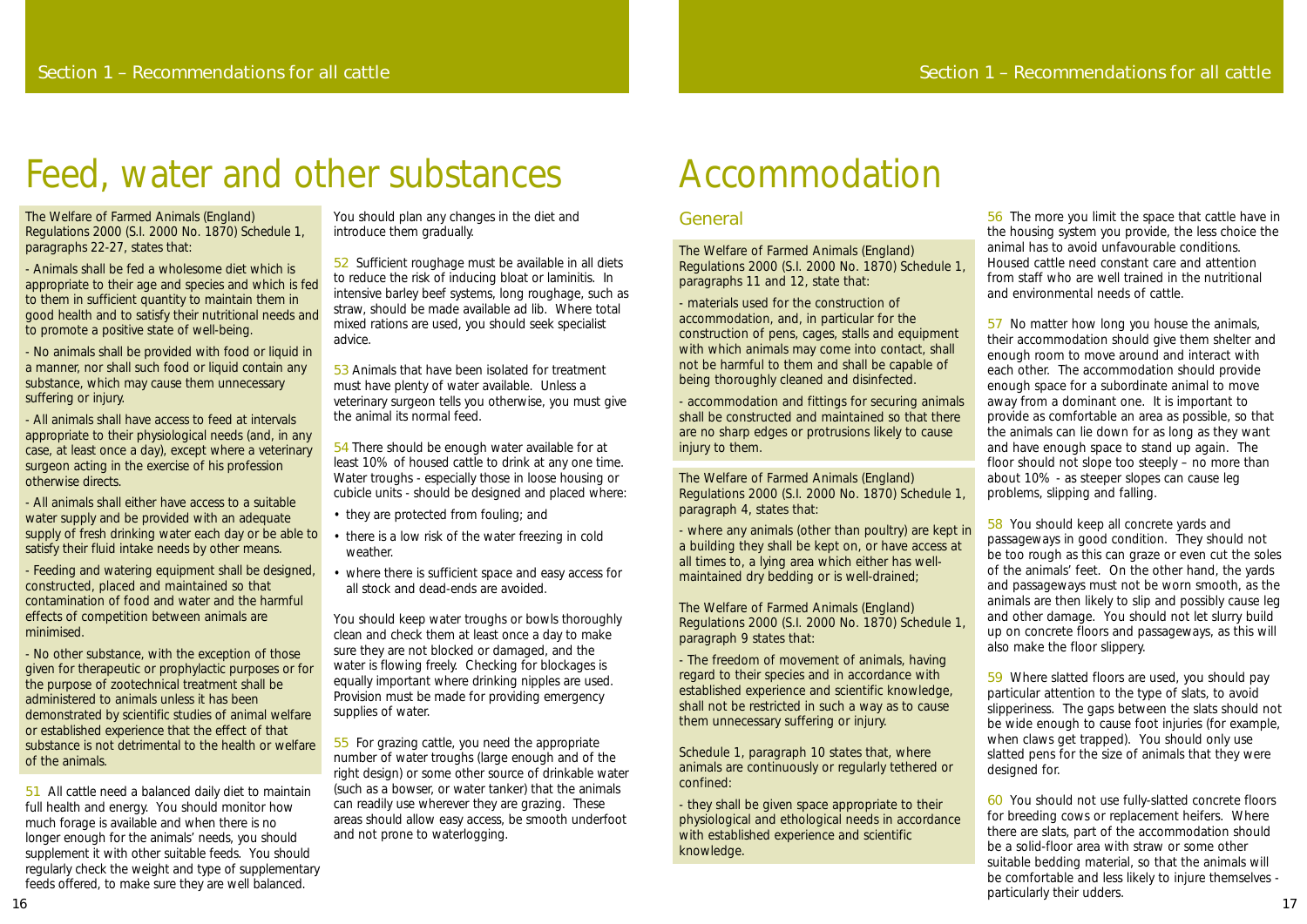69 In cowsheds, the lying area should be big enough to help keep the cows clean and comfortable and to avoid them damaging their joints. You need to untie tethered cows and let them exercise at least once a day and give them feed and water if it is a long exercise period. The animals should also be able to groom themselves when tethered. The cowshed needs to be well ventilated.

70 Feed and water troughs should be designed and placed where smaller animals cannot get into them and you should keep the troughs clean. Where particular feeds are not provided *ad lib*, the troughs should enable all the animals in the pen to eat at the same time to avoid excessive aggression.

71 The internal surfaces of housing and pens should be made of materials that you can clean and disinfect and easily replace when necessary.

73 You should work out the space allowance for cattle housed in groups in terms of:

- the whole environment;
- the age, sex, liveweight and behavioural needs of the stock;
- the size of the group; and
- whether any of the animals have horns;

74 All new buildings should be designed with the animals' comfort in mind, and with the aim of preventing respiratory diseases. The buildings should provide enough ventilation throughout the year for the type, size and number of stock to be housed in them. Where appropriate, roofs should be insulated to reduce solar penetration.

# Space allowances

72 If you are going to treat these surfaces, use paints or wood preservatives that are safe to use with animals. There is a risk of lead poisoning from old paintwork, especially if you use second-hand building materials. 76 When you are removing slurry from under slats, you must take special care to avoid fouling the air with dangerous gases (such as methane), which can kill both humans and animals. Ideally, slurry tanks should be emptied when the building is not in use. Where it becomes necessary to remove slurry when cattle are being housed, you should take all stock out of the building. Buildings should be well ventilated during this procedure.

and you should base your decision on expert advice.

# Ventilation

The Welfare of Farmed Animals (England) Regulations 2000 (S.I. 2000 No. 1870) Schedule 1, paragraph 13, states that:

- air circulation, dust levels, temperature, relative humidity and gas concentrations shall be kept within limits which are not harmful to the animals.

75 Where the ventilation in existing buildings is not good enough, you should adapt these buildings by improving air inlets and outlets, or by using mechanical equipment (such as a fan).

# **Lighting**

63 There should be enough room for all the animals in the management group to lie down and move around freely. Where feed and water troughs are accessible from the bedded area, measures should be put in place to reduce fouling. Where feed and water troughs are provided in the adjacent loafing area, the access areas should be sufficiently wide to permit free movement of animals and prevent routes becoming wet, fouled and slippery. Where a loafing area is used it should, ideally, be partly covered. You will need to control the build-up of slurry in passageways and loafing areas by scraping at least twice a day.

The Welfare of Farmed Animals (England) Regulations 2000 (S.I. 2000 No. 1870), Schedule 1, Paragraph 3 states that:

- where animals are kept in a building, adequate lighting (whether fixed or portable) shall be available to enable them to be thoroughly inspected at any time.

61 You should keep bulls reared for slaughter in small groups, ideally no more than 20 animals in each. You should not normally add bulls to groups already formed, and neither should you add one group to another to send to slaughter. You should keep groups of bulls at a safe distance from female cattle.

> 68 It is important that you keep slurry to a minimum, either by scraping out the passageways at least twice a day or by using slatted passageways. You should clean the cubicle base each day and replace the bedding as necessary, to keep the lying area clear of manure.

## **Cowsheds**

### Straw yards

62 Ideally, for dairy herds you should completely clean out straw yards every four to six weeks. This is so that the cows do not get too dirty and to reduce the risk of mastitis from bacteria in the bedding (i.e. environmental mastitis). If you use straw yards, you should top them up with clean, dry straw every day. In the case of suckler herds, the frequency of cleaning out and topping up can be reduced. You should make sure that there is enough clean and dry straw available for as long as the animals are housed. Where possible, you should store this straw under cover to keep it dry. There should be enough space for all the animals to lie in comfort at the same time, and to stand up and move freely.

64 Where appropriate, you should take cows that are bulling away from the main group temporarily, so that the risk of teat injuries is reduced and the

straw yard will not be churned up. Churned-up straw can dirty the cows and may lead to mastitis.

# Cubicles

65 If you are installing cubicles or adapting your existing facilities, you should get specialist advice. You need to consider the size, shape and weight of the animals when you design the cubicles. Cubicle passageways should be wide enough for cows to pass one another easily.

66 Cubicles should be designed to encourage cows to lie down and stand up easily without injuring themselves. You need to have enough bedding to:

- keep the cows comfortable;
- prevent them from getting contact or pressure sores (from always lying in the same or cramped positions); and
- keep the cows' teats, udders and flanks clean.

You must never use a bare, solid base in the cubicles. The kerb should not be so high that it strains the cows' legs as they enter or leave the cubicle, neither should the bed be so low that it becomes contaminated with slurry.

67 Where you do have cubicles, you should have at least one for each cow. About 5% more cubicles than the number of cows in the management group is recommended. You should train heifers to lie correctly in cubicles by encouragement (giving them familiar bedding), rather than by restraint (such as tethering them).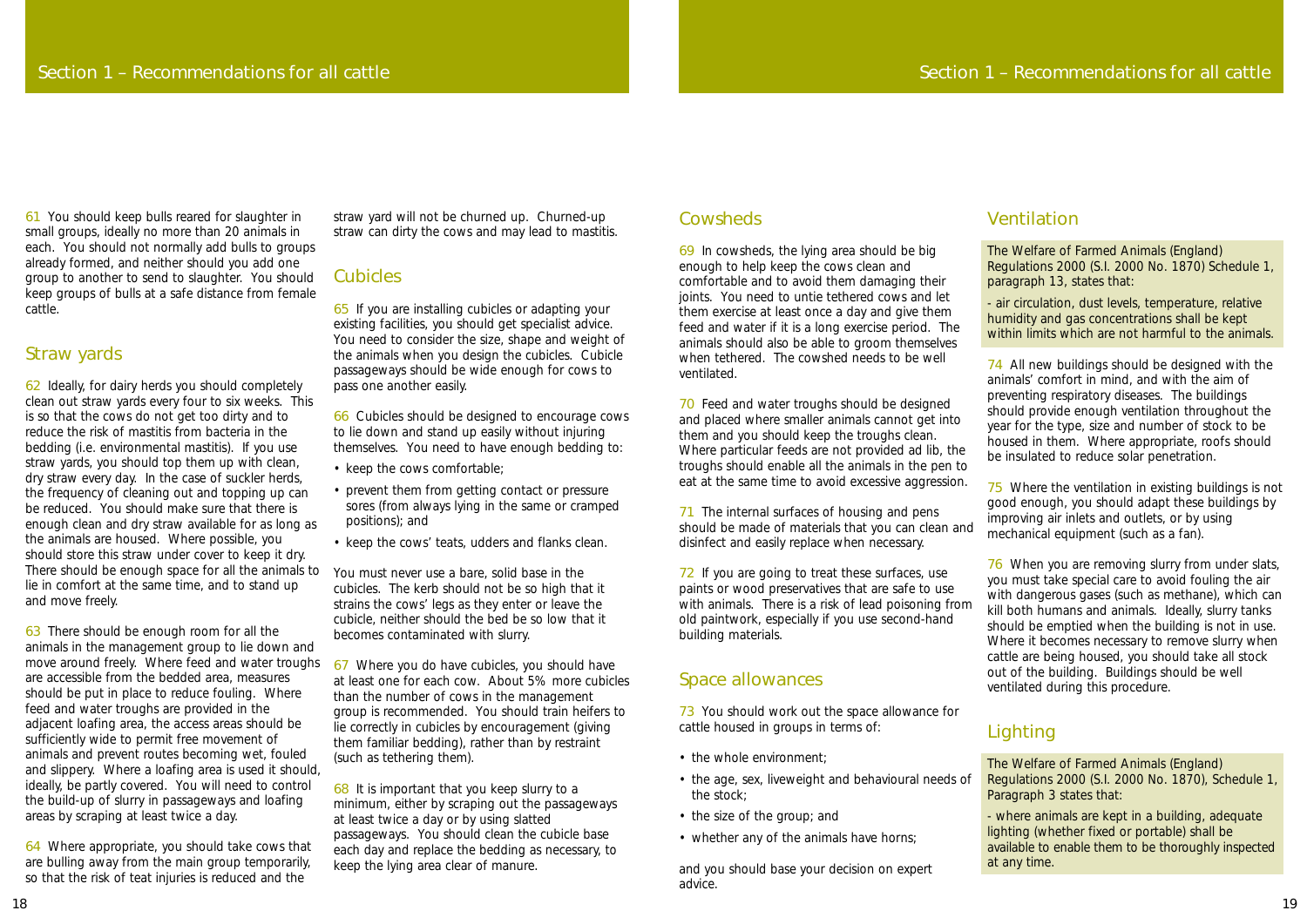The Welfare of Farmed Animals (England) Regulations 2000 (S.I. 2000 No. 1870) (Schedule 1, Paragraphs 18-21), state that:

- All automated or mechanical equipment essential for the health and well-being of the animals shall be inspected at least once a day to check there is no defect in it.

- Where defects in automated or mechanical equipment of the type referred to in the paragraph above are discovered, these shall be rectified immediately, or if this is impossible, appropriate steps shall be taken to safeguard the health and well-being of the animals pending the rectification of such defects including the use of alternative methods of feeding and watering and methods of providing and maintaining a satisfactory environment.

- Where the health and well-being of the animals is dependent on an artificial ventilation system –

- provision shall be made for an appropriate backup system to guarantee sufficient air renewal to preserve the health and well-being of the animals in the event of failure of the system; and

- an alarm system (which will operate even if the principal electricity supply to it has failed) shall be provided to give warning of any failure of the system.

- The back-up system shall be thoroughly inspected and the alarm system shall each be tested at least once every seven days in order to check that there is no defect in the system and, if any defect is found (whether when the system is inspected or tested in accordance with this paragraph or at any other time) it shall be rectified immediately.

78 All mains electrical equipment should meet relevant standards and be properly earthed, safeguarded from rodents and out of the animals' reach.

# Equipment

Schedule 1, paragraphs 14-16 state that:

- Animals kept in buildings shall not be kept in permanent darkness.

- Where the natural light available in a building is insufficient to meet the physiological and ethological needs of any animals being kept in it then appropriate artificial lighting shall be provided.

- Animals kept in buildings shall not be kept without an appropriate period of rest from artificial lighting.

77 During daylight hours, indoor lighting - whether it is natural or artificial - should be bright enough for you to clearly see all the housed cattle and for the cattle to feed and behave normally. Also, you should have enough fixed or portable lighting available at any time if you need to inspect any animals, for example, during calving.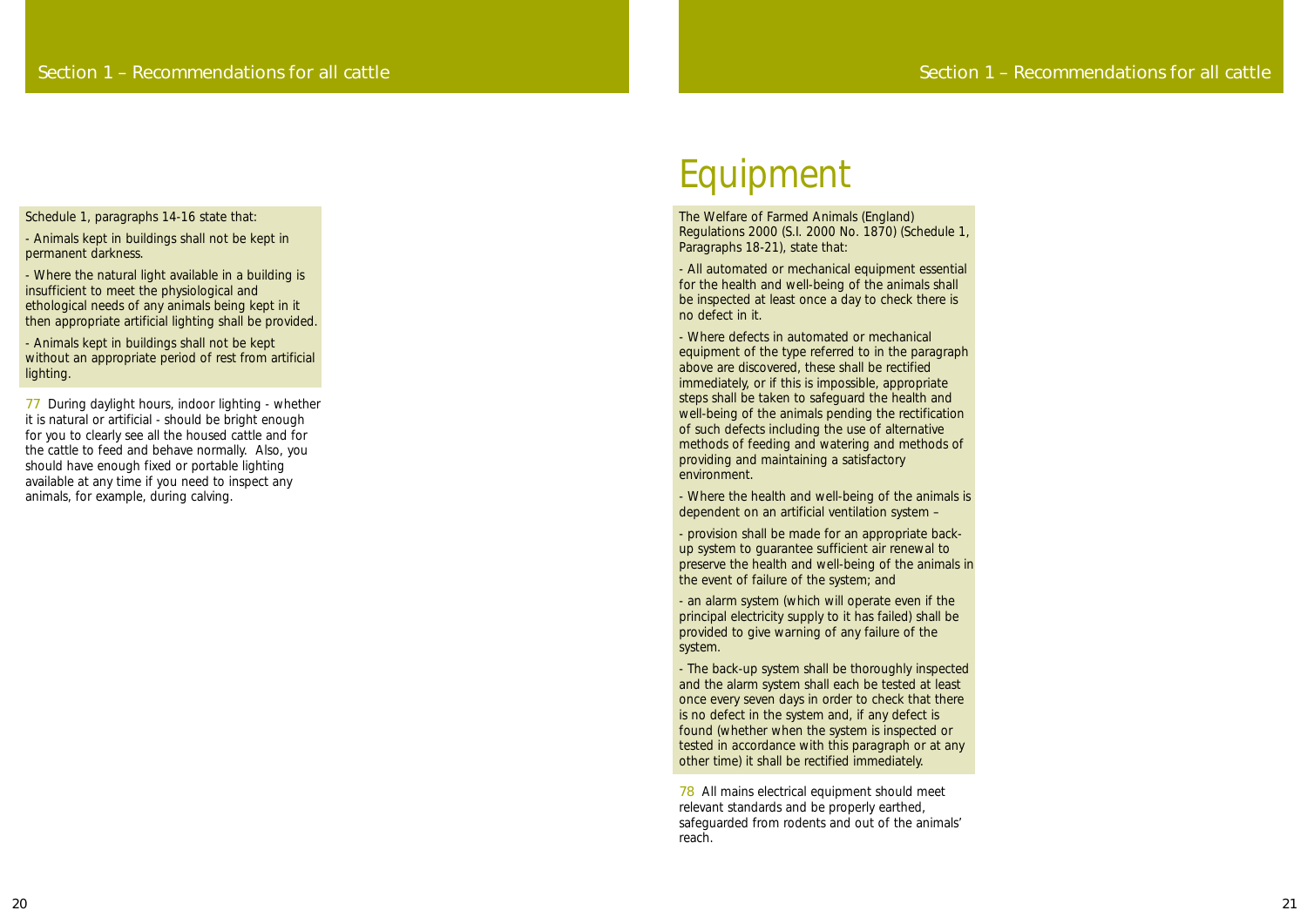on conviction liable to a fine. The Act also contains additional powers, which enable the Secretary of State to take action to arrange for the weeds to be cleared and recover the cost of doing so, if necessary through the Courts. The five weeds that this legislation applies to are:

- Spear thistle (Cirsium vulgare)
- Creeping or field thistle (Cirsium arvense)
- Curled dock (Rumex crispus)
- Broad-leaved dock (Rumex obtusifolius)
- Common ragwort (Senecio jacobaea).

You can find out more information on injurious weeds in Defra's leaflets, 'The Weeds Act - Preventing the spread of harmful weeds'; 'The Weeds Act – Guidance notes on the methods that can be used to control harmful weeds' and 'Identification of injurious weeds' (see the Appendix).

#### General

The Welfare of Farmed Animals (England) Regulations 2000 (S.I. 2000 No 1870) Schedule 1, paragraph 17, states that:

80 Where animals are outwintered they must have access to a well-drained lying area and, where possible, be provided with shelter from adverse weather conditions.

- Animals not kept in buildings shall, where necessary and possible, be given protection from adverse weather conditions, predators and risks to their health and shall, at all times, have access to a well-drained lying area.

81 You should have a concrete standing area, or well-drained, suitable surface, that will not injure animals' feet around feed and water troughs. The surface on which the animals walk to reach the troughs should also be well drained. Otherwise, you should move the troughs quite often so that the animals are not standing in the same muddy and fouled areas.

82 You should take all practical measures to remove all cattle from areas that are in imminent danger of flooding.

83 You should keep all the farm's fields and buildings clear of debris such as wire or batteries (with their risk of lead poisoning), or plastic or sharp metal objects that could injure the cattle or rip out their ear tags and damage their ears.

79 Where there is no natural or artificial shelter to protect grazing stock from extreme weather conditions, you should move them to a more suitable area. Shelter or natural shade from trees or hedges is important in summer as heat stress causes animals (particularly high-yielding cows and darkcoated suckler cows) severe problems such as:

84 You should look after your fences, trim hedges and remove any obstructions or snags (on hedges, gates, fences or feeding troughs) that could catch on ear tags.

85 You should make sure that any electric fences are designed, constructed, used and maintained properly, so that when the animals touch them they only feel slight discomfort. All power units for electric fences must be properly earthed to prevent short circuits or electricity being conducted anywhere it should not be, for example, gates and water troughs.

- abnormal breathing;
- severe loss of appetite;
- serious weight loss; and
- anoestrus (cows not coming into season).

86 You should control injurious (harmful) weeds because they can harm animals by:

- poisoning them (for example, ragwort);
- injuring them (for example, thistle); and
- reducing their grazing area by reducing the edible plants that are available.

## Fencing and hedges

#### Injurious weeds

Under the Weeds Act 1959, the Secretary of State for the Environment, Food and Rural Affairs, may serve an enforcement notice on an occupier of land on which one or more of the five injurious weeds are growing requiring the occupier to take action to prevent the weeds from spreading. The Act permits Defra officials to enter land to inspect whether an enforcement notice has been complied with. If an occupier has unreasonably failed to comply with the notice, he or she shall be guilty of an offence and

# Management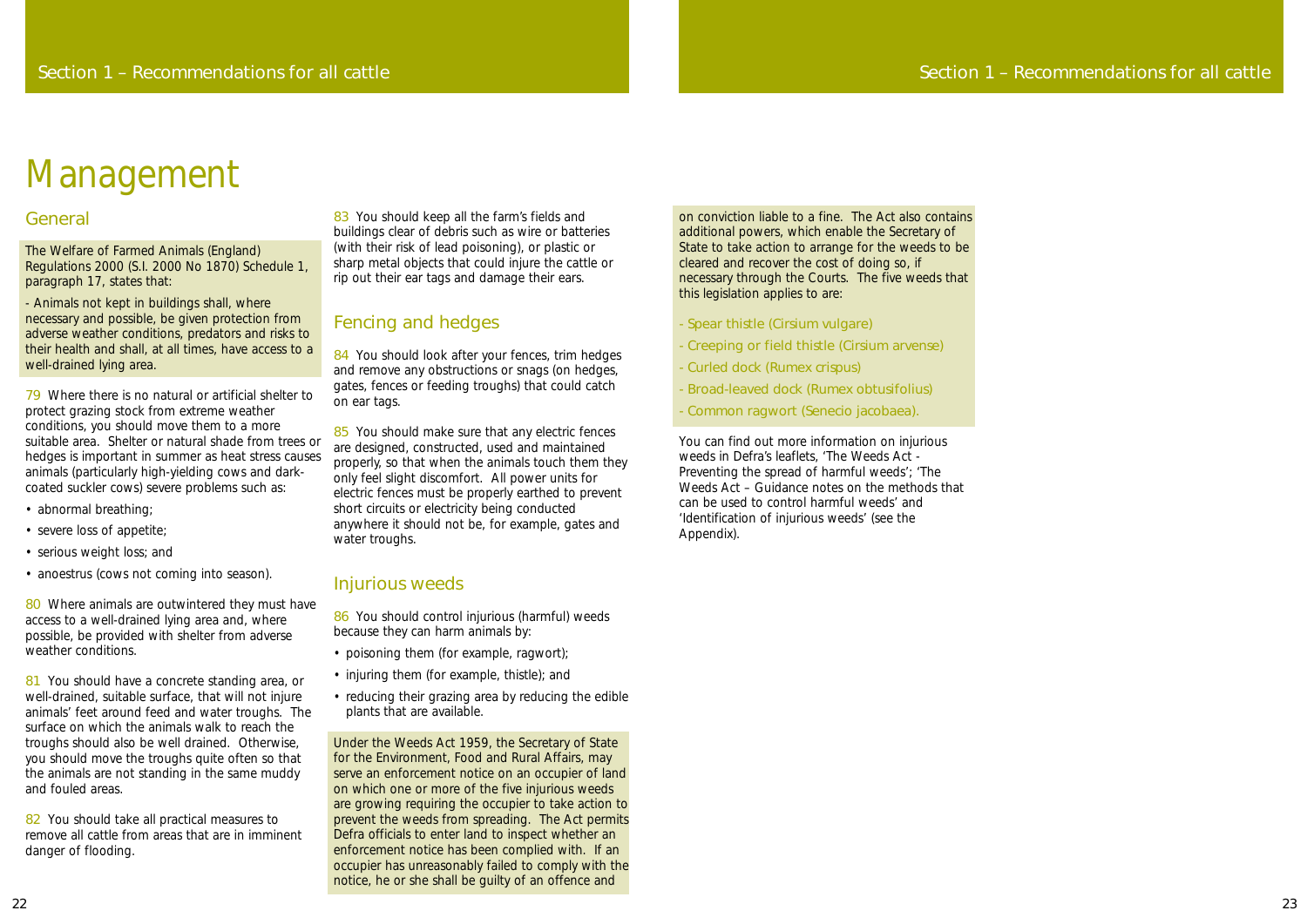The Welfare of Farmed Animals (England) Regulations 2000 (S.I. 2000 No. 1870), Schedule 5, paragraphs 1 and 2 state that:

- Where any lactating dairy cows or any cows which are calving are kept in any roofed accommodation they shall have access at all times to a well-drained and bedded lying area.

- Where any cows which are calving are kept in a building, they shall be kept -

90 A large proportion of calving difficulties and losses can be prevented by making sure that cows are at the correct condition at calving. Stockkeepers in charge of calving should be:

(a) in a pen or yard which is of such size as to permit a person to attend the cows; and

(b) separate from other livestock other than calving cows.

- familiar with all the signs that a cow is about to calve; and
- well trained in caring for calving cows and their calves, including the use of mechanical calving aids.

92 Before you use any type of recognised calving aid, you should examine the cow to make sure that the calf is properly presented (i.e. in the correct position – head first, the right way up and with the head between the two front feet). You also need to check that the calf is not too large for a natural delivery, so that it will not cause any unnecessary pain or distress to either mother or offspring.

93 If you have any concerns about the presentation or the ability to calve naturally, you should get advice from a veterinary surgeon immediately.

94 If you help in the delivery, good hygiene of both yourself and the equipment, is essential. You should clean and disinfect calving aids and ropes after each time you use them. You should only use calving aids to help with a delivery, not to extract the calf as quickly as possible. Calving ropes need to be flexible and thick enough not to damage the calf. After the birth, you should treat the calf's navel with a suitable antiseptic to prevent infection, particularly when calves are born inside.

95 Where calving pens are used, you should do everything possible to prevent the build-up and spread of infection by making sure that they have enough clean bedding and that they are regularly cleaned and disinfected.

96 Where cows and their calves are group housed, calves should have a separate solid floor and bedded area which the cows are unable to access.

91 You should always provide adequate supervision at calving, whilst ensuring that calving cows should not be disturbed, unless there are indications that the birth process is not proceeding normally. Enough space should be available to allow cows to exhibit their normal behaviour at calving. If space is limited, you should not house heifers with older cows, as the cows may dominate their feeding and lying areas. 97 Calving should not be induced routinely. Induction does have a role to play in preventing oversized calves, but you should seek advice from your veterinary surgeon.

87 There should be plans in place to deal with emergencies at your farm, such as fire, flood or disruption of supplies (for example, no electricity for milking machines). The owner should make sure that all the staff are familiar with the appropriate emergency action. You will find more information in the Defra booklets, 'Emergencies on livestock farms' and 'Farm fires: advice on farm animal welfare' (see the Appendix).

88 It is important that you get advice about design when you are building or modifying a building. You need to be able to release and evacuate livestock quickly if there is an emergency by, for example, having outward opening doors and gates. You should consider installing fire alarms that can be heard and responded to at any time of the day or night.

89 You can get expert advice on all fire precautions from your local fire prevention officers and from the Fire Prevention Association.

# Pregnancy and calving

# Fire and other emergency precautions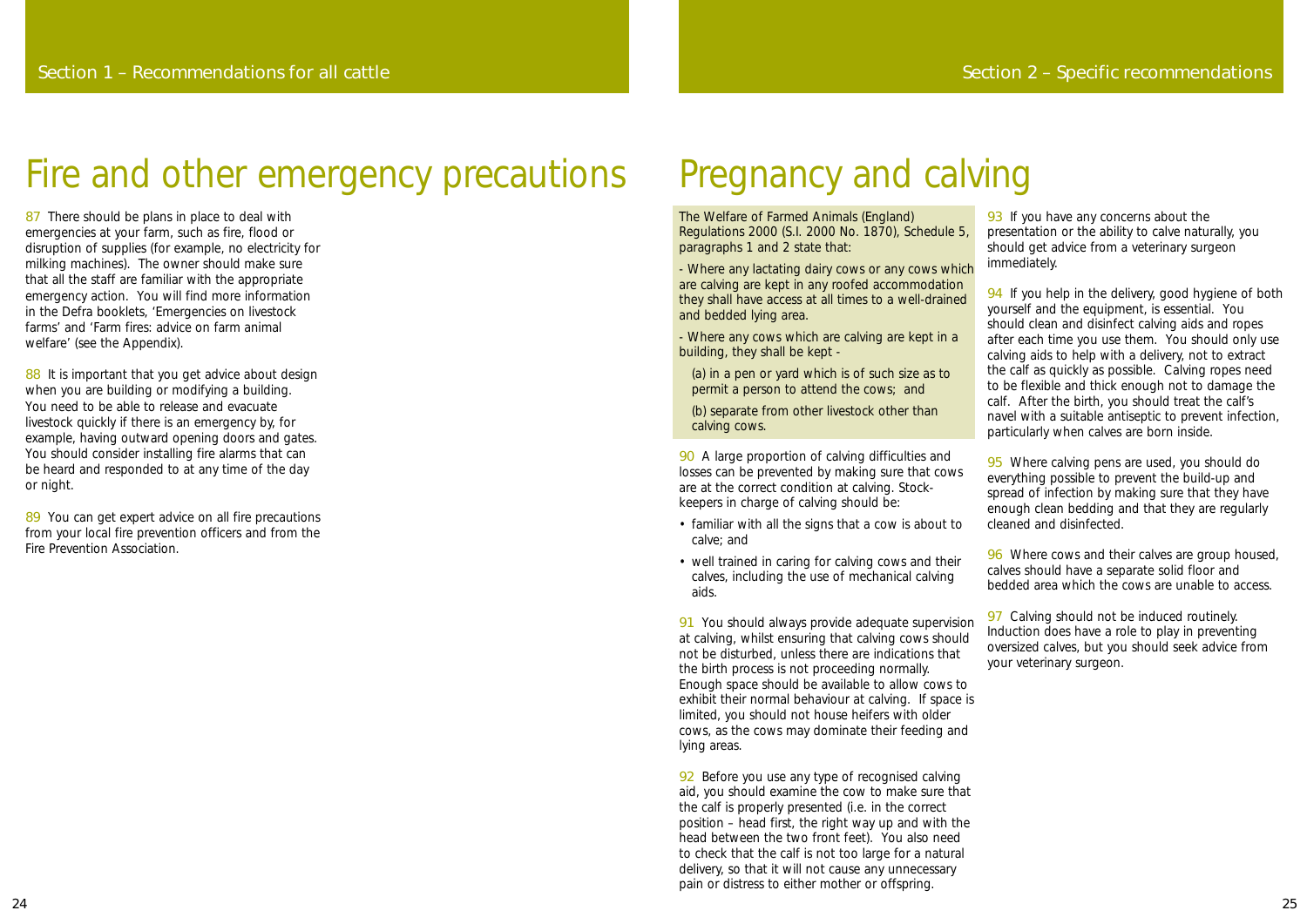Schedule 4, paragraph 12 states that:

(1) All calves shall be provided with food which contains sufficient iron to ensure a blood haemoglobin level of at least 4.5mmol/litre.

(2) A minimum daily ration of fibrous food shall be provided for each calf over 2 weeks old, the quantity being raised in line with the growth of the calf from a minimum of 100g at 2 weeks old to a minimum of 250g at 20 weeks old.

Schedule 4, paragraph 13 states that calves shall not be muzzled.

Schedule 4, paragraph 14 states that:

(1) All calves shall be fed at least twice a day.

(2) Where calves are housed in a group and do not have continuous access to feed, or are not fed by an automatic feeding system, each calf shall have access to food at the same time as the others in the feeding group.

Schedule 4, paragraph 15 states that:

(1) Subject to sub-paragraph (2) below, all calves shall be provided with a sufficient quantity of fresh drinking water each day.

(2) Calves shall be provided with fresh drinking water at all times –

- (a) in hot weather conditions, or
- (b) when they are ill.

104 Removing the calf earlier than 12-24 hours after birth should only be done for disease control purposes, under the advice of a veterinary surgeon and the protocol should be recorded in the health and welfare plan. These calves should still be fed colostrum. In some circumstances, such as in the control of Johne's disease, the use of pooled colostrum may promote the transfer of infection. In such cases, to prevent the risk of the spread of infection in the herd, you should ensure that each calf receives colostrum only from its dam or if this is not possible, only from a single animal.

103 Bovine colostrum is essential to protect the calf against infectious disease. Ideally calves should be left with their dam for at least 12 and preferably 24 hours after birth. It is recommended that the calf should continue to receive colostrum from its mother for the first three days of life. Allowing the calf to suckle naturally may be the best way to make sure that it gets enough colostrum. However, you should supervise suckling carefully and ensure that the udder is clean before the calf sucks. If the calf is unable to suck, colostrum should be given by a suitably trained 107 In artificial calf-rearing systems, it is better for the calf to drink from, or be able to reach a dummy teat. Fresh water should be available in the pen. All calves should receive liquid food every day during their first four weeks of life and, in any case, until they are eating enough solid food. 108 When calves are put on unlimited milk-feeding diets, you should make sure that they have enough teats to avoid undue competition and watch them carefully to check that they are all feeding properly.

person using a stomach tube. When there is any doubt about the quantity or quality of colostrum that is available from the cow, you should give it to the calf by teat feeder or stomach tube from another source within six hours of its birth. A store of frozen or some other form of colostrum should be kept on the farm for use in emergencies.

98 Caring for calves, particularly when you buy calves from a number of sources, should be part of your written health and welfare plan. As calves are more susceptible to a number of diseases, good hygiene is essential, particularly with the equipment used artificially to rear calves. You will find more information in Defra's booklet, 'Improving calf survival' (see the Appendix).

> 105 You can increase the value of colostrum by specific vaccination of the cow or colostrum donor. In high-yielding dairy cows, you may find that the concentration of antibodies in colostrum is diluted. You should get advice from your veterinary surgeon on ways to improve colostrum to protect calves against infectious diseases.

100 After carefully inspecting any calves you have bought, you should rest them in comfortable conditions for a few hours and then give them a first feed of milk or other suitable liquid, such as electrolyte solution. Where practicable, you should keep them apart from other calves for long enough to prevent any possible cross-infection.

101 If you rear calves in a system where milk is provided by artificial means, you should closely monitor their feed intake. If calves have a reduced or slower feed intake, this is often an early sign of disease.

> 106 You should not offer milk from cows treated with antibiotics or those being treated for mastitis to calves fed on whole milk.

#### General

The Welfare of Farmed Animals (England) Regulations 2000 (S.I. 2000 No. 1870) Regulation 6, states that owners and keepers of calves confined for the rearing and fattening shall ensure that, in addition to the requirements set out in Schedule 1, the conditions under which the animals are kept comply with the requirements set out in Schedule 4.

#### Inspection

The Welfare of Farmed Animals (England) Regulations 2000 (S.I. 2000 No. 1870) Schedule 4, paragraphs 3 and 4, state that:

- All housed calves shall be inspected by the owner or keeper of the calves at least twice a day to check that they are in a state of well-being.

- Calves which are kept outside shall be inspected by the owner or keeper of the calves at least once a day to check that they are in a state of well-being.

99 It is particularly important that you watch calves carefully for signs of diarrhoea or respiratory disease, such as coughing or rapid or laboured breathing, both of which could spread rapidly. When you buy in calves, you should inspect them as soon as they arrive, before they come into contact with other calves on the farm. You need to assess their general health, paying particular attention to their posture, breathing and the condition of their nose, eyes, navel, anus, feet and legs.

### Sick and injured calves

In addition to the provisions laid down in Schedule 1, paragraph 5 of the Welfare of Farmed Animals (England) Regulations 2000 (S.I. 2000 No. 1870), Schedule 4 paragraph 5 states that: -

- where necessary sick or injured calves shall be isolated in suitable accommodation with dry comfortable bedding.

102 You should isolate and treat calves if, for example, they have diarrhoea or pneumonia. Monitoring their temperature is a useful means of assessing their response to treatment. If the calves do not respond to treatment promptly or properly or these illnesses return, you need to get advice from a veterinary surgeon.

#### Feed, water and other substances

The Welfare of Farmed Animals (England) Regulations 2000 (S.I. 2000 No. 1870) Schedule 4, paragraph 11, states that: -

each calf shall receive bovine colostrum as soon as possible after it is born and in any case within the first six hours of life.

# Calf rearing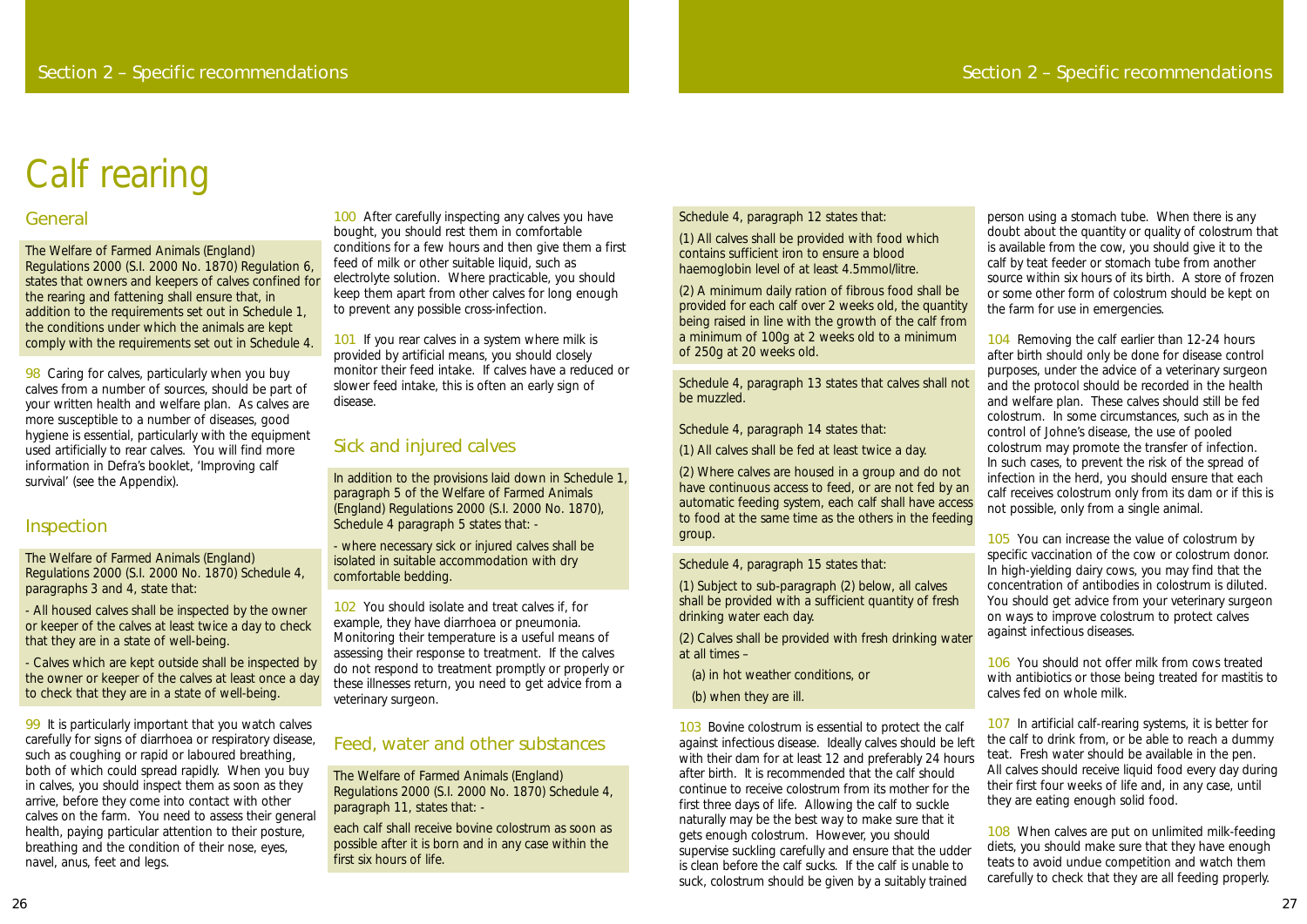other animals in neighbouring stalls and pens unless isolated for veterinary reasons.

#### **Tethering**

6. -(1) Calves shall not be tethered, with the exception of group-housed calves which may be tethered for a period of not more than one hour when being fed milk or milk substitute.

(3) Each tether shall be designed to avoid the risk of strangulation or pain or injury and allow the calf to lie down, rest, stand up and groom itself without hindrance.

(2) Where tethers are used in accordance with the preceding sub-paragraph, they shall not cause pain or injury to the calves and shall be inspected regularly and adjusted as necessary to ensure a comfortable fit.

#### **Lighting**

7. Where calves are kept in an artificially lit building then, subject to paragraphs 14 and 16 of Schedule 1, artificial lighting shall be provided for a period at least equivalent to the period of natural light normally available between 9.00 a.m. and 5.00 p.m.

#### **Cleansing and Disinfection**

8. -(1) Housing, stalls, pens, equipment and utensils used for calves shall be properly cleaned and disinfected to prevent cross-infection and the build-up of disease-carrying organisms.

- 111 Housed calves need an environment that is:
- dry;
- well drained;
- well bedded;
- well ventilated; and
- draught free.

(2) Faeces, urine and uneaten or spilt food shall be removed as often as necessary to minimise smell and to avoid attracting flies or rodents.

112 Until they are weaned, you should keep housed calves in small groups to:

#### **Floors**

113 You should not put newborn and young calves on totally slatted floors. Suitable bedding should always be provided.

- 9. Where calves are kept in a building, floors shall- - be smooth but not slippery so as to prevent injury to the calves;
	- be so designed as not to cause injury or
- suffering to calves standing or lying on them;
- be suitable for the size and weight of the calves;

#### and - form a rigid, even and stable surface.

#### **Bedding and lying area**

109 You should wean suckler calves so that it causes as little stress as possible to both cows and calves. You should take particular care of newlyweaned suckling calves and keep them in groups of familiar animals to avoid fighting and crosscontamination. If you have to mix some of the animals, to minimise disease you should make sure that the environment does not stress the calves.

10.-(1) All calves shall be provided with appropriate bedding.

(2) All calves shall be kept on, or at all times have access to, a lying area which is clean, comfortable and well-drained and which does not adversely affect the calves.

110 You should avoid the routine early weaning of suckled beef calves (at two to three months old) as it can increase the post weaning growth check and thus reduce their resistance to disease. Weaned calves must always have access to fresh forage and weaner mix. You should replace the feed each day so that the food is fresh and appetising. Weaning at between six and nine months of age is recommended, although earlier weaning is acceptable for suckler calves where the cow's health or body condition is poor.

(3) All housed calves and calves kept in hutches or temporary structures shall be kept on, or at all times have access to, a lying area which is wellmaintained with dry bedding.

The calves must have enough space for each of them to lie down comfortably. Young calves are particularly susceptible to pneumonia so good ventilation is essential. Ventilation should not be restricted to try and raise the air temperature.

- make it easier for you to inspect them; and
- limit the spread of disease.

When calves are fed by natural suckling, other penning arrangements may be satisfactory.

You should take the same care when you introduce solid food, as and when the calves want it.

### Accommodation

The Welfare of Farmed Animals (England) Regulations 2000 (S.I. 2000 No. 1870) Schedule 4, states that:

1. -(1) No calf shall be confined in an individual stall or pen after the age of eight weeks unless a veterinary surgeon certifies that its health or behaviour requires it to be isolated in order to receive treatment.

(2) The width of any individual stall or pen for a calf shall be at least equal to the height of the calf at the withers, measured in the standing position, and the length shall be at least equal to the body length of the calf, measured from the tip of the nose to the caudal edge of the *tuber ischii* (pin bone), multiplied by 1.1.

(3) Individual stalls or pens for calves (except for those isolating sick animals) shall have perforated

walls which allow calves to have direct visual and tactile contact.

(4) For calves kept in groups, the unobstructed space allowance available to each calf shall be - - at least 1.5 square metres for each calf with a live weight of less than 150 kg,

- at least 2 square metres for each calf with a live weight of 150 kg or more but less than 200 kg, and

- at least 3 square metres for each calf with a live weight of 200 kg or more.

(5) Each calf shall be able to stand up, turn around, lie down, rest and groom itself without hindrance.

(6) Subject to sub-paragraphs (7) and (8) below, each calf that is kept on a holding on which two or more calves are kept shall be able to see at least one other calf.

(7) Sub-paragraph (6) above shall not apply to any calf that is kept in isolation on a holding on veterinary advice.

(8) For the purpose of calculating the number of calves being kept on a holding in order to determine whether sub-paragraph (6) above applies, no account shall be taken of any calf that is being kept in isolation on that holding on veterinary advice.

#### **Transitional provisions for accommodation**

2. -(1) Until 1st January 2004 sub-paragraphs (1), (3) and (4) of paragraph 1 shall not apply in relation to accommodation in use before 1st January 1998.

(2) Until 1st January 2004, in the case of accommodation brought into use after 1st January 1994 but before 1st January 1998 – (a) where calves are housed in groups, each calf of 150 kg or more live weight shall have at least 1.5 square metres of unobstructed floor space; and (b) where a calf is housed in an individual stall or pen, the stall or pen shall have at least one perforated wall which enables the calf to see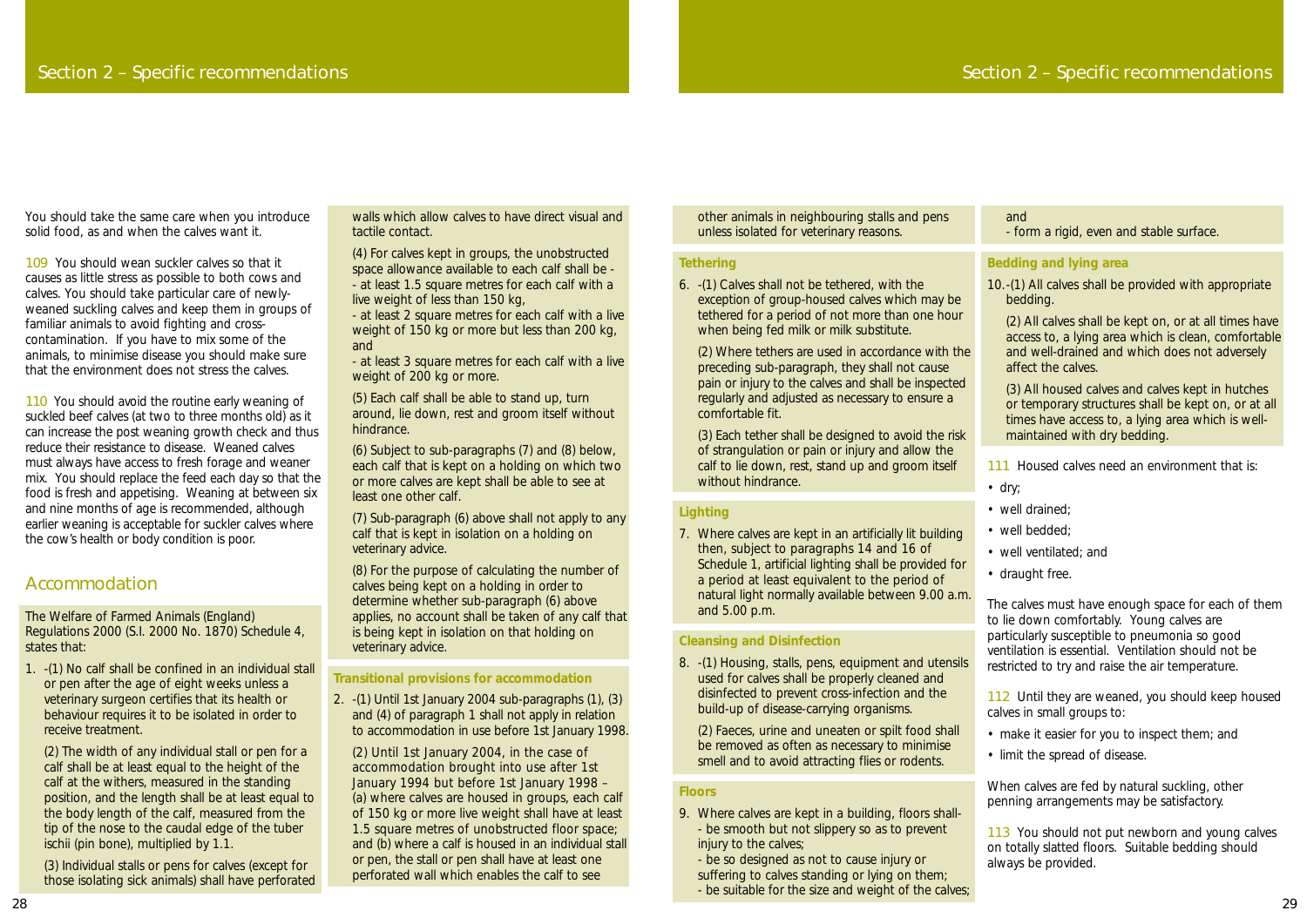procedure. If you feel that dehorning is necessary, it should be done in spring or autumn to avoid flies or frosts. Following the procedure, the animal should be given appropriate pain relief. You should protect the wound from contamination by such things as grass seeds, hay or silage until the hole has scabbed over. You should put hay racks at a level which reduces the risk of food falling onto the head and contaminating the wound.

119 The person doing the disbudding or dehorning should always allow enough time for the anaesthetic to numb the area before they begin. They should test this by pricking the skin in the area to see whether the animal can still feel anything around the horn bud or the base of the horn.

- The Protection of Animals (Anaesthetics) Act 1954 makes it an offence to remove a supernumerary teat from a calf which has reached three months of age without the use of an anaesthetic.

#### Supernumerary teats

Under the Veterinary Surgeons Act 1966, as amended, only a veterinary surgeon may remove a supernumerary teat from a calf which has reached three months of age.

114 To reduce the risk of disease, wherever possible, you should make arrangements to transfer the calves directly from farm to farm rather than through a market.

> 120 If an animal has supernumerary teats (i.e. too many teats) and the extra ones are to be removed, the operation should be done at an early age. Anyone carrying out the procedure should be suitably trained and competent. Once the local anaesthetic has numbed the area and antiseptic has been applied, the supernumerary teats should be removed with clean, sharp scissors. Any bleeding should be stopped immediately.

115 Ideally, young calves reared without their mothers, should receive human contact, preferably from the same stock-keeper.

### **Castration**

# Section 2 – Specific recommendations

### Moving and selling calves

The Welfare of Animals (Transport) Order 1997 (S.I. 1997 No. 1480) Article 6, states that:

(3) Animals shall not be considered fit for transport if *(inter alia)* they are newborn animals in which the navel has not completely healed.

The Welfare of Animals at Markets Order 1990 (S.I. 1990 No. 2627), Article 14, states that: -

- no person shall bring to a market a calf which is less than 7 days old or which has an unhealed navel.

- no person shall bring to a market a calf which has been brought to a market on more than one occasion in the previous 28 days.

- it shall be the duty of the owner of any calf in a market on any day, or of his duly authorised agent , to remove it from the market within 4 hours of the time when the last sale by auction of a calf has taken place on that day.

> 117 Disbudding means removing the horn buds in calves, before any horn material can be seen. It is preferable to dehorning as it is less stressful to the animal. Disbudding should take place before calves are two months old and ideally as soon as you can start to see the horn bud. It is strongly recommended that chemical cauterisation should not be used. Disbudding should only be carried out with a heated iron, under local anaesthetic, by a trained and competent stock-keeper.

- in this article "calf" means a bovine animal under 12 weeks of age.

> 118 Dehorning should not be a routine procedure. It involves cutting or sawing horn and other sensitive tissues under local anaesthetic. Ideally, a veterinary surgeon should do it, and only if it is necessary for the herd's welfare. It should not be a routine

Under the Protection of Animals (Anaesthetics) Act 1954, as amended, it is an offence to castrate calves which have reached two months of age without the use of an anaesthetic. Furthermore, the use of a rubber ring, or other device, to restrict the flow of blood to the scrotum, is only permitted without an anaesthetic if the device is applied during the first week of life.

Under the Veterinary Surgeons Act 1966, as amended, only a veterinary surgeon may castrate a calf which has reached the age of two months.

116 Stock-keepers should consider carefully whether castration is necessary. If it is necessary, there are three methods which can be used to castrate calves:

- a rubber ring or other device, which can only be used in the first seven days of life, by a trained and competent stock-keeper, to restrict the flow of blood to the scrotum;
- bloodless castration, by a trained and competent stock-keeper, by crushing the spermatic cords of calves less than 2 months old, with a burdizzo;
- castration by a veterinary surgeon, using an anaesthetic.

# Disbudding and dehorning

Under The Protection of Animals (Anaesthetics) Act 1954, as amended, it is an offence to disbud calves or dehorn any cattle without the use of an anaesthetic other than when chemical cauterisation is used. Chemical cauterisation may only be used during the first week of life.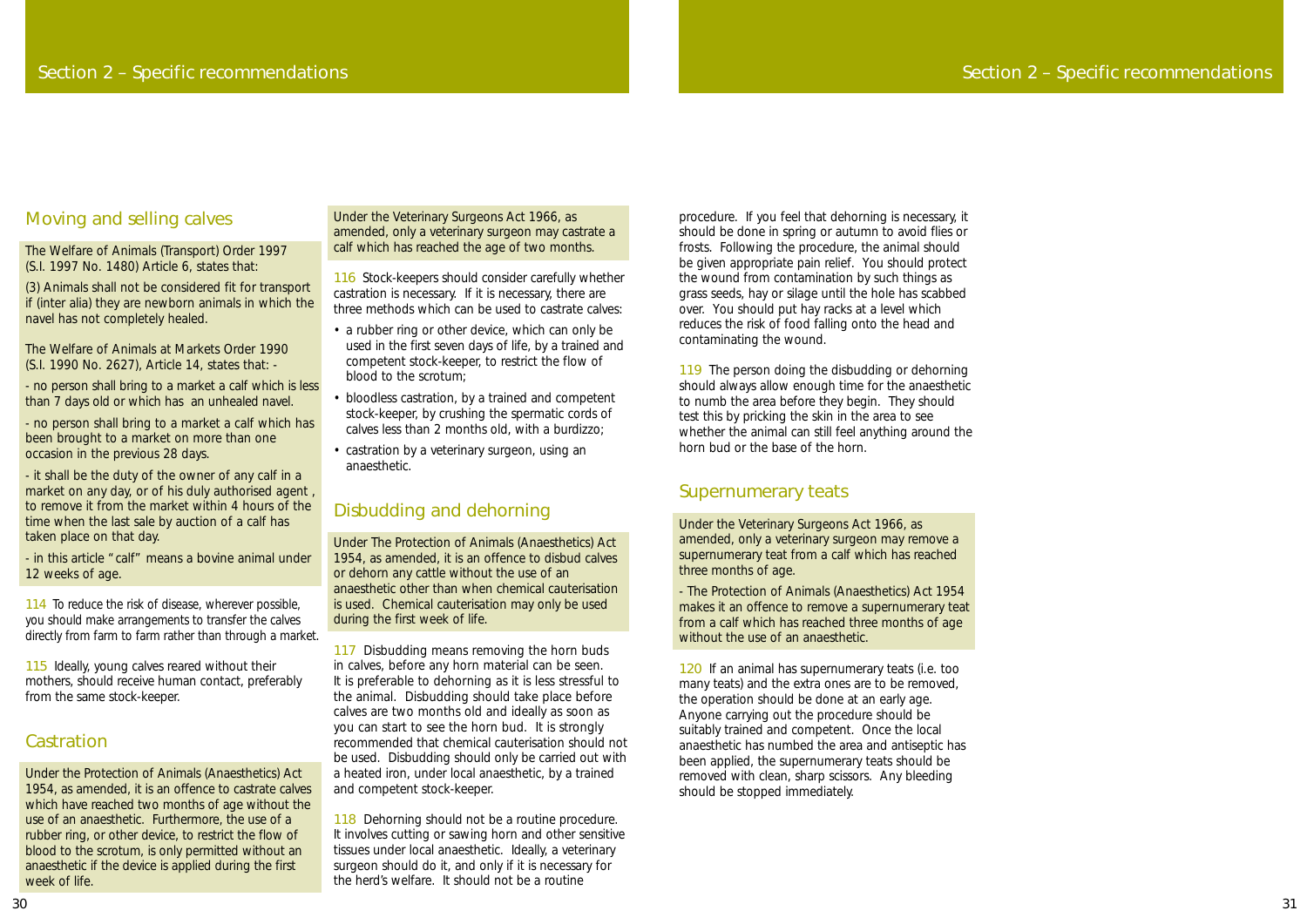animals. This is because poor foot trimming can cause lameness. If you are in any doubt, get advice from a veterinary surgeon.

### Natural service - bulls

126 Where natural mating is used, young bulls should only be introduced to small groups of cows (ideally 10-15). Extra feed should be offered as necessary.

127 All bulls should have good and safe service conditions. Slatted floors and slippery conditions underfoot, (for example, in yards, cubicles and passageways) are not suitable for mating animals.

### Artificial insemination (AI) and embryo transfer

Under the Artificial Insemination of Cattle (Animal Health) (England and Wales) Regulations 1985 (S.I. 1985 No. 1857), as amended, AI may only be carried out by a veterinary surgeon, a competent full-time employee of a licensed supply centre or, in the case of cows in his ownership, by a farmer or his employee who has been trained under Regulation 24(b)(iv).

Under the Bovine Embryo (Collection, Production and Transfer) Regulations 1995 (S.I. 1995 No. 2478):

Embryo collection may only be undertaken by someone who is a member of an approved embryo collection team and acting under the authority of the team veterinarian;

128 You should keep the cows in familiar surroundings until insemination, at which time they can then be moved to an appropriate stall nearby and inseminated immediately.

Embryo transfer may be undertaken only by a veterinary surgeon or by a member of an approved embryo transfer team acting under the responsibility of the team veterinarian.

129 Embryo transfer (the transplanting of an embryo from one cow into the uterus of a surrogate mother) should always be carried out in line with The Bovine Embryo (Collection, Production and Transfer) Regulations 1995. Surgical methods of embryo collection or transfer may only be carried out by a veterinary surgeon and should not be used as part of routine husbandry. Surgical methods should only be necessary when it is not possible to collect or transfer embryos by the usual method.

130 The recipient animal (the cow receiving the embryo) should be able to carry the chosen embryo to full term and to calve normally, without needing a caesarean section. Caesarean sections should not be routinely undertaken.

Before embryo transfer takes place, the recipient cow must be clinically examined by a veterinary surgeon (within 30 days preceding transfer if the person who is to carry out the transfer is not a veterinary surgeon). The veterinary surgeon must certify that the recipient is suitable to receive the embryo, and that there is no reason at the time of examination to believe the recipient would not be able to carry it to term and to calve naturally;

131 Ovum pick up (collecting unfertilised eggs direct from the ovary of a cow or heifer, usually through a needle inserted through the wall of the vagina) must only be done by a veterinary surgeon

Embryo transfer and embryo collection may only be made if the animal concerned is given an appropriate anaesthetic (usually an epidural);

Epidural anaesthesia may only be given by a veterinary surgeon, or by somebody trained and acting under the conditions given in Article 3 of the Veterinary Surgery (Epidural Anaesthesia) Order 1992 (S.I. 1992 No. 696).

121 To rear heifers, you need to demonstrate conscientious and knowledgeable management during their growing period, and through to calving. The animals should show steady growth to meet recommended target weights, so that they will successfully calve at a weight and size suitable for introduction to the adult herd. You should not deliberately mate heifers that are too small, or mate females with an inappropriate bull, or breed of bull. If you do, you are likely to produce calves which will be subject to a high degree of calving difficulties due to their high birth weight or conformation. Every effort should be taken to ensure that such matings do not take place accidentally. Where it becomes apparent that an inappropriate mating has occurred, veterinary advice should be sought on how best to handle the situation.

122 A high priority in the breeding selection policy should be to include qualities that will improve the welfare of the animals, for example, leg and foot

123 In breeding herds where you use supervised or artificial mating and at calving times, the stockkeeper should allow enough time to monitor oestrus activity, so as to avoid the unnecessary use of hormones or other treatments. At least twice a day, the stock-keeper should inspect all lactating dairy cows and cattle close to calving.

124 A lactating cow needs an appropriate diet to satisfy her nutritional needs, without harming her body condition and metabolism The amount an animal consumes will be dependent on the quantity, quality and accessibility of the feed provided and the time spent eating. Anything which interferes with this, such as lameness, will have a detrimental effect on the health and welfare of the animal.

### Breeding

The Welfare of Farmed Animals (England) Regulations 2000 (S.I. 2000 No. 1870) Schedule 1, paragraph 28, states that:

> 125 You should regularly inspect the feet of all cattle - including bulls - and trim them when necessary. A foot-care programme for your herd should be part of your farm's written health and welfare plan. Foot trimming is of value for all cattle, not just for cows that are lame. You should not attempt foot trimming unless you are properly trained and you have restraining facilities for the

(1) Subject to sub-paragraph (2), natural or artificial breeding or breeding procedures which cause, or are likely to cause, suffering or injury to any of the animals concerned shall not be practised.

(2) Sub-paragraph (1) shall not preclude the use of natural or artificial breeding procedures that are likely to cause minimal or momentary suffering or injury or that might necessitate interventions which would not cause lasting injury.

Schedule 1, paragraph 29 states that:

- No animals shall be kept for farming purposes unless it can reasonably be expected, on the basis of their genotype or phenotype, that they can be kept without detrimental effect on their health and welfare.

conformation which would lessen the likelihood of lameness. You should not breed from any animals that have deformities or other weaknesses, where these could affect the general welfare of the stock. For beef cattle in particular, you should breed from animals that are more docile (less aggressive), and also animals with good muscular-skeletal structures (which can reduce lameness). Where possible, you should breed from naturally-polled cattle (i.e. those with no horns) as this avoids the need for disbudding or dehorning.

### Inspection

### Management

# Breeding animals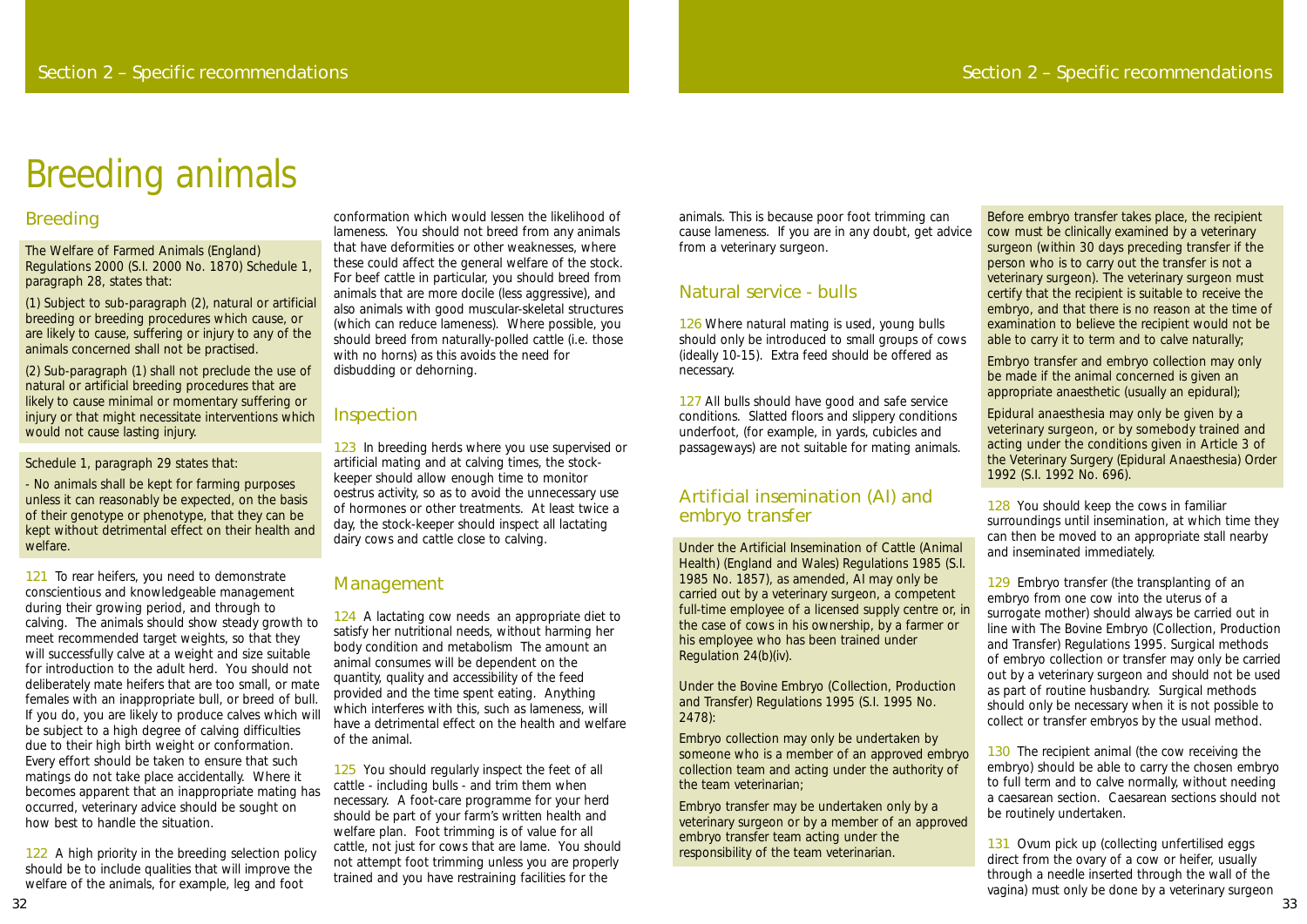### General

135 It is recommended that at least once a month. you should record the daily milk yield of each lactating dairy cow and monitor this against the appropriate lactation curves for the yield level of the herd. You should use these figures and other available data as a management tool in order to identify possible welfare problems at an early stage.

136 When you offer concentrated dry feeds on their own to dairy cows, you should normally limit the amounts to a maximum of 4 kg in any one feed. This is to reduce the risk of rumen acidosis (i.e. too much grain in the rumen leading to digestive problems) and other metabolic disorders. To make sure that the animals have enough to eat, you should make alternative feeds freely available at all times.

137 To allow for cows to eat as much forage as they want, you should offer more than you expect them to eat each day. You should remove any old or stale feed which could contaminate fresh feed and spoil the animals' appetites.

138 You should carefully introduce dairy heifers to the adult herd at least four weeks before calving, so that they have time to get used to their new and unfamiliar surroundings – including the milking parlour.

139 If you are introducing cows of high genetic potential into a dairy herd (i.e. cows that have been bred for high milk yield), you will need expert advice on nutrition. High metabolic turnover in such cows can mean that they have a greater risk of:<br>
• mastitis;<br>
• lameness;<br>
• failure to become pregnant or maintain

140 Before high-yielding dairy cattle are fed on conserved forages (such as silage and hay), you should analyse feed samples to check their nutritional value. If necessary, you should get expert advice on how you can supplement the diet to match the animals' age and species. You also need to analyse the quality of feeds you buy (including by-products, such as brewers' grains), if the supplier does not provide an analysis.

141 You should dry lactating cows off quickly and put them on an appetising forage diet, which will maintain their body condition. From two to three weeks before calving, you should gradually introduce the cows to the production ration (i.e. the phased introduction of the higher energy, post-calving diet) to avoid a sudden change of diet.

# **Mastitis**

142 As with any other infection, mastitis can cause the animals distress and suffering so you should therefore control it. Despite the overall reduction in clinical mastitis, the level of environmental infection has hardly changed. Dairy producers should follow the Defra Mastitis Management Action Plan (Mastitis MAP) which, together with good stockmanship and environmental management, will help you to control mastitis infection.

- 
- 
- pregnancy; and
- metabolic disorders.

These animals potentially need a higher standard of management and nutrition to maintain a satisfactory standard of welfare.

132 Ultrasound scanning through an animal's rectum is an invasive procedure that needs skill and training on the operator 's part. The Veterinary Surgery (Rectal Ultrasound Scanning of Bovines) Order 2002 requires lay operators to have attended a Defra approved training course, undertaken a number of supervised scans and obtained a 'certificate of exemption' from Defra, before they can carry out the procedure.

133 You should not neglect the welfare of bulls. Breeding bulls, where possible, should be kept with other stock, for example dry cows. Bull pens should be sited to allow the bull to see and hear farm activity. As a guide, accommodation for a single adult bull of average size should include a sleeping area of at least 16m 2 . For bulls weighing over one tonne, the sleeping area should be at least 1m <sup>2</sup> for every 60 kg liveweight. If the bull is not regularly and routinely exercised outside the bull pen - or if you use the bull pen as the service area - the pen should include an exercise area at least twice as large as the sleeping area.

134 You should have facilities in the pen and exercise area so that you can securely restrain the bull with a yoke or similar device. This is so that you can carry out routine husbandry procedures (such as cleaning out the bull pen) and so that the bull can be treated when required.

The Mastitis MAP covers:

- hygienic teat management (such as keeping the teats clean);
- promptly identifying and treating clinical cases;
- dry-cow management and therapy;
- accurate record keeping;
- culling of chronically infected cows; and
- regular milking-machine maintenance and testing. <sup>35</sup>

# Dairy cows

as it is a surgical procedure. You should not use this procedure on young, immature heifers and, in any case, it should only be done rarely. Repeated epidural injections are necessary for this procedure and they can cause welfare problems for the animals (such as severe pain in the tailhead and lower back).

### Ultrasound scanning

### Bull pens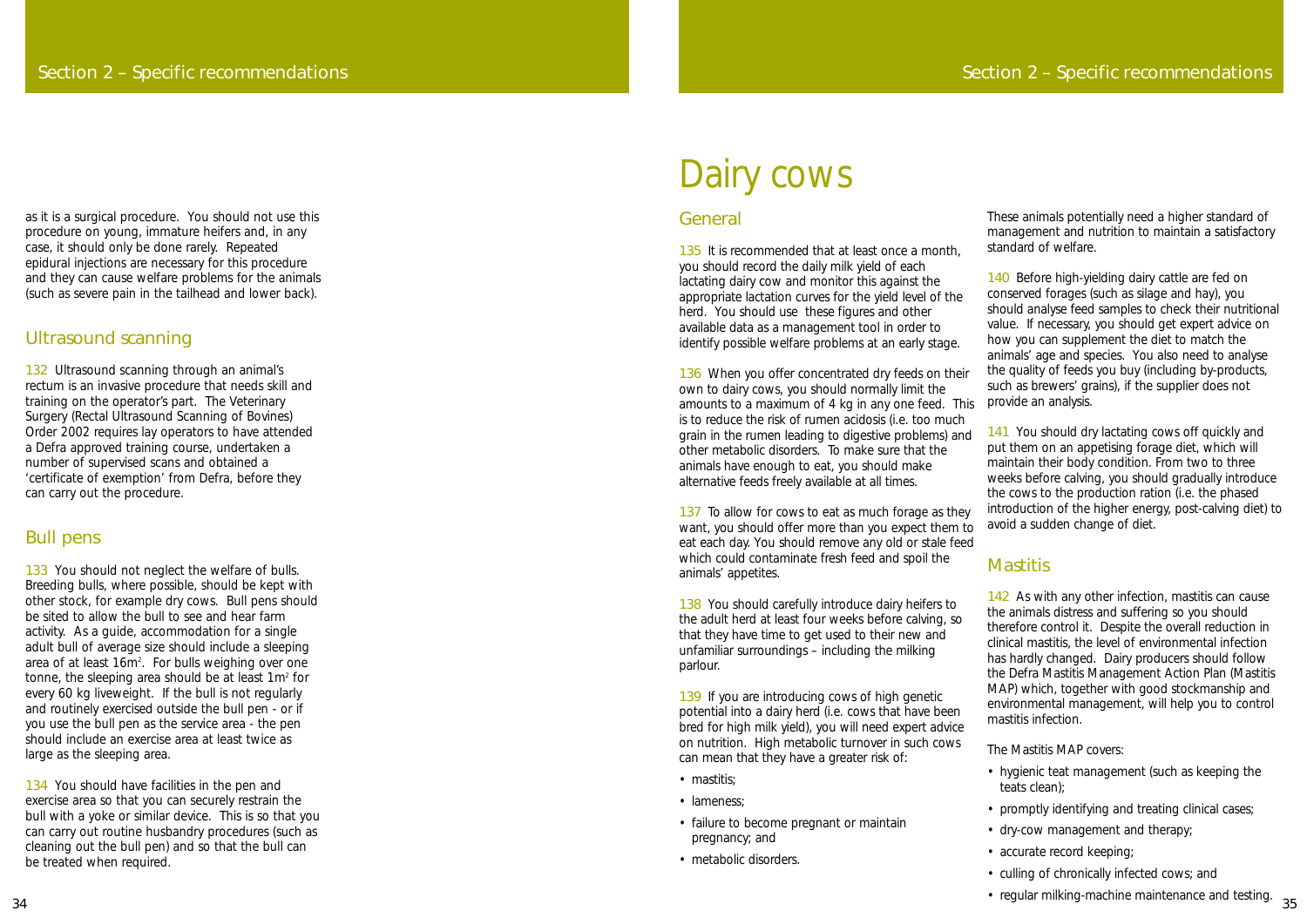# A Defra publications related to cattle welfare as at March 2003

| PB number | <b>Title</b>                                                       |
|-----------|--------------------------------------------------------------------|
| 0409      | Code of Practice - the welfare of animals in                       |
| 0621      | Farm fires: advice on farm animal welfare                          |
| 1147      | <b>Emergencies on livestock farms</b>                              |
| 1151      | Lameness in beef cattle and dairy followers                        |
| 1381      | Guidance on the transport of casualty farm                         |
| 2339      | A short quide to the Dairy Products (Hygier                        |
| 2594      | Explanatory guide to the Welfare of Anima                          |
| 3335      | Improving calf survival                                            |
| 3477      | Welfare of red-meat animals at slaughter -                         |
| 3478      | Welfare of red-meat animals at slaughter -                         |
| 3575      | Assessment of practical experience in the ha<br>quide to employers |
| 3766      | Guidance on the Welfare of Animals (Trans                          |
| 4020      | Lameness in dairy cattle                                           |
| 4192      | Identification of injurious weeds.                                 |
| 4516      | TB in Cattle - reducing the risk                                   |
| 4661      | Treatment and prevention of mastitis in dai                        |
| 6491      | Condition scoring of beef suckler cows and                         |
| 6492      | Condition scoring of dairy cows                                    |
| 7189      | The Weeds Act 1959 - Preventing the sprea                          |
| 7190      | The Weeds Act 1959 - Guidance note on th<br>harmful weeds.         |
| 7350      | Better biosecurity provides peace of mind I                        |

143 You should never leave lactating dairy cows unmilked or with over-full udders. Anyone who milks cows - including relief milkers - should be fully competent to perform all milking procedures. Ideally, formal training should be given to milkers, which would include a period of full supervision by competent, trained operators.

144 A milking machine that is working properly is essential for:

- the cows' comfort:
- optimum milking performance; and
- udder health.

145 Where necessary, you should upgrade the milking machine so that there is no machine damage caused to teats and that the cyclic vacuum fluctuations are within the recommended range. You may need specialist advice for this.

# Useful publications

mals in livestock markets

y farm animals

Hygiene) Regulations for Dairy Farmers

Animals (Slaughter or Killing) Regulations 1995

hter - pre-slaughter handling: a pocket guide After - stunning and sticking: a pocket guide the handling, transport and care of animals:

(Transport) Order 1997

in dairy cows is and heifers

spread of harmful weeds. on the methods that can be used to control

Better biosecurity provides peace of mind, healthy stock and a more viable business.

147 Each year, a trained and competent operator should carry out at least one full working assessment of the machinery, to ensure that it is operating correctly and to make any necessary repairs or adjustments.

You will find more information in Defra's booklet, 'Treatment and prevention of mastitis in dairy cows' (see the Appendix).

# Milking

149 Where automatic backing gates are used in collection yards, they should be designed to encourage dairy cows to move towards the parlour, without causing them any distress. These gates should not be electrified.

150 Robotic milkers offer the opportunity to make more efficient use of labour, but cannot replace good stockmanship. At least twice daily, the robotic system should be assessed and the appropriate action taken in respect of:

During each milking session, you should make simple checks (such as the working vacuum level) and carry out routine maintenance to make sure that the milking machine is working properly.

146 You should have new or refurbished installations independently tested to ensure correct operation in accordance with manufacturer's recommendations and those contained in the 'British Standard for milking machine installations' (see the appendix).

148 You should minimise the amount of time cows have to wait to be milked. The standings should be large enough for the size of cattle being milked and for cows to enter and leave the milking parlour easily, with a minimum of stress. The entrance and exit areas of the milking parlour, where animals will tend to collect, should be wide enough for the animals to move easily on non-slip floors.

# Robotic milkers

- cows not attending the milking station;
- failed attachments;
- incomplete milkings;
- fall in milk yields; and
- alarms generated by various sensory equipment to detect conditions such as abnormal milk composition, including mastitis.

You can get copies of all these publications, free of charge, from:

**Defra Publications Admail 6000 London SW1A 2XX**

**Telephone enquiries: 0845 955 6000 E-mail: defra@iforcegroup.com Website: http://www.defra.gov.uk**

These publications are updated regularly. For more information on the most current versions and new publications, please contact Defra's Animal Welfare Division on 020 7904 6521.